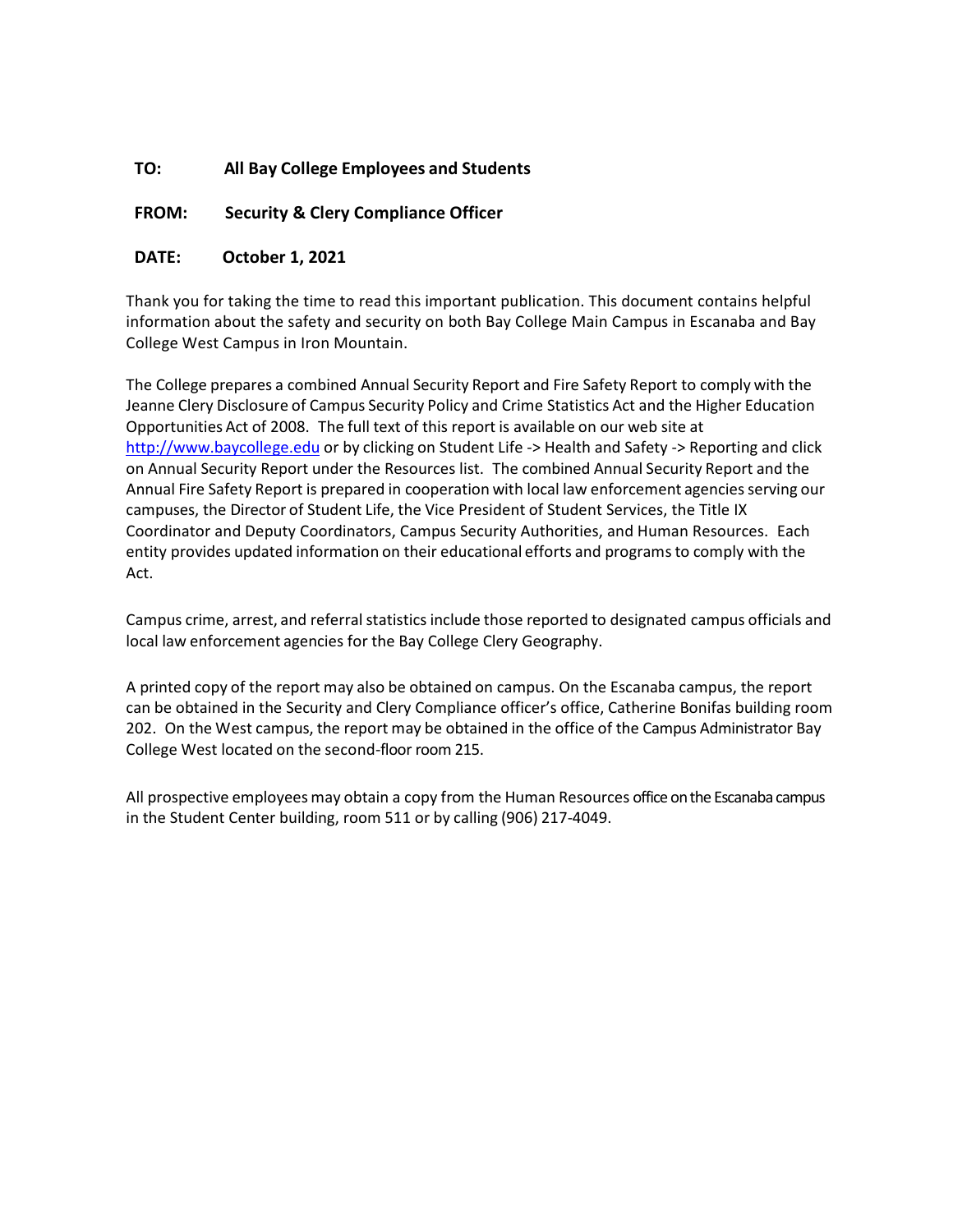## **Table of Contents**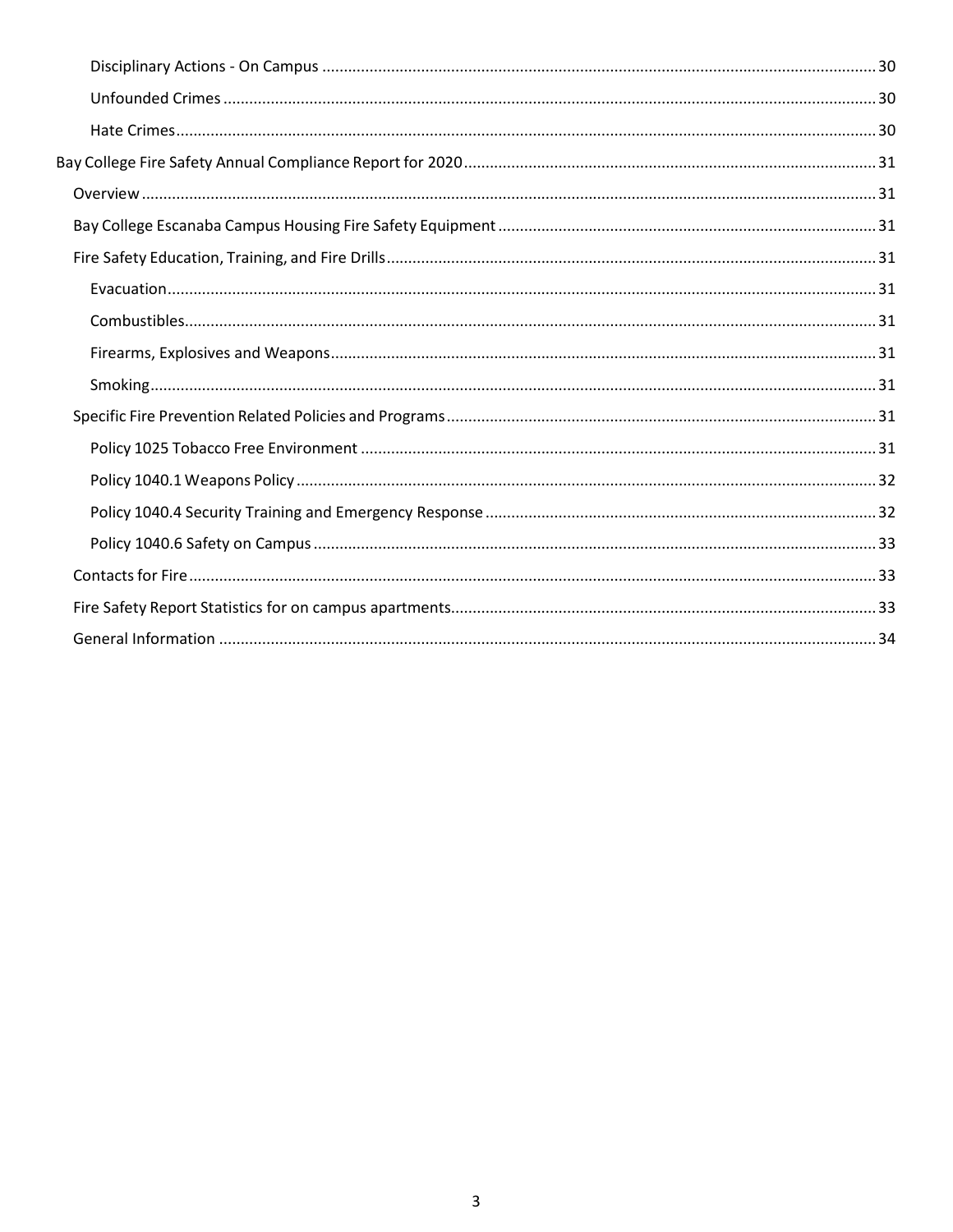## Bay College Annual Security Report and Fire Safety Report for Year 2020

<span id="page-4-0"></span>Bay College has a proud history of providing a safe learning environment for its students and employees. A wide variety of policies and procedures have been developed over the years to ensure the health and safety of students, employees, and visitors to the campuses.

In addition, numerousfederal and state laws have been adopted dealing with student and employee safety. The Jeanne Clery Disclosure of Campus Security Policy and Crime Statistics Act requires' that specific policies, procedures, and information be provided to ensure the health and safety of persons concerned with campus life. The Higher Education Opportunities Act of 2008 requires that the Annual report include the Fire Safety Report.

## <span id="page-4-1"></span>Reporting Criminal Incidents and Other Emergencies

All students, employees, and guests should promptly report criminal incidents, accidents, and other emergencies by dialing 911 or in the event of a non-emergency by filling out an internal incident report form available on the Campus Safety page of the main website. You can file a report from the College's website. Navigate to [www.baycollege.edu](http://www.baycollege.edu/) and navigate to Student Life -> Health and Safety -> Reporting and select a report. The direct link to the general incident report is provided below.

<https://publicdocs.maxient.com/incidentreport.php?BayCollege>

Bay College does not have a campus police force; however, crimes should be reported to a designated campus security authority to ensure inclusion in the annual crime statistics and to aid in providing timely warning notices to the community, when appropriate. Bay College maintains a Daily Crime/Incident Log on its campuses for public information and can be accessed in person by visiting the campus main reception areas.

The following individuals are designated as campus security authorities (CSA) and are available to assist with reporting in the event of a criminal incident, accidents, other emergencies, or fire. CSA's receive regular annual training.

## <span id="page-4-2"></span>Campus Security Authorities (CSA)

#### <span id="page-4-3"></span>Bay College in Escanaba

| <b>Name</b>         | <b>Title</b>                | Phone        | Location                              |
|---------------------|-----------------------------|--------------|---------------------------------------|
| <b>Travis Blume</b> | Vice President of Student   | 906-217-4116 | Student Center building, room         |
|                     | <b>Services</b>             |              | 519                                   |
| Jessica LaMarch     | Director of Admissions      | 906-217-4086 | Student Center building, room 511     |
| Justin Izzard       | Exec Director of IT and     | 906-217-4026 | Catherine Bonifas building, room 202A |
|                     | Security                    |              |                                       |
| Marc Maycunich      | Security & Clery Compliance | 906-217-4300 | Catherine Bonifas building, room 202  |
|                     | Officer                     |              |                                       |
| Dave Laur           | Director of Student Life    | 906-217-4031 | Student Center building, room 512     |
| Matt Johnson        | Athletic Director/ Coach    | 906-217-4134 | Physical Education Complex, room 323  |
|                     | Men's Basketball            |              |                                       |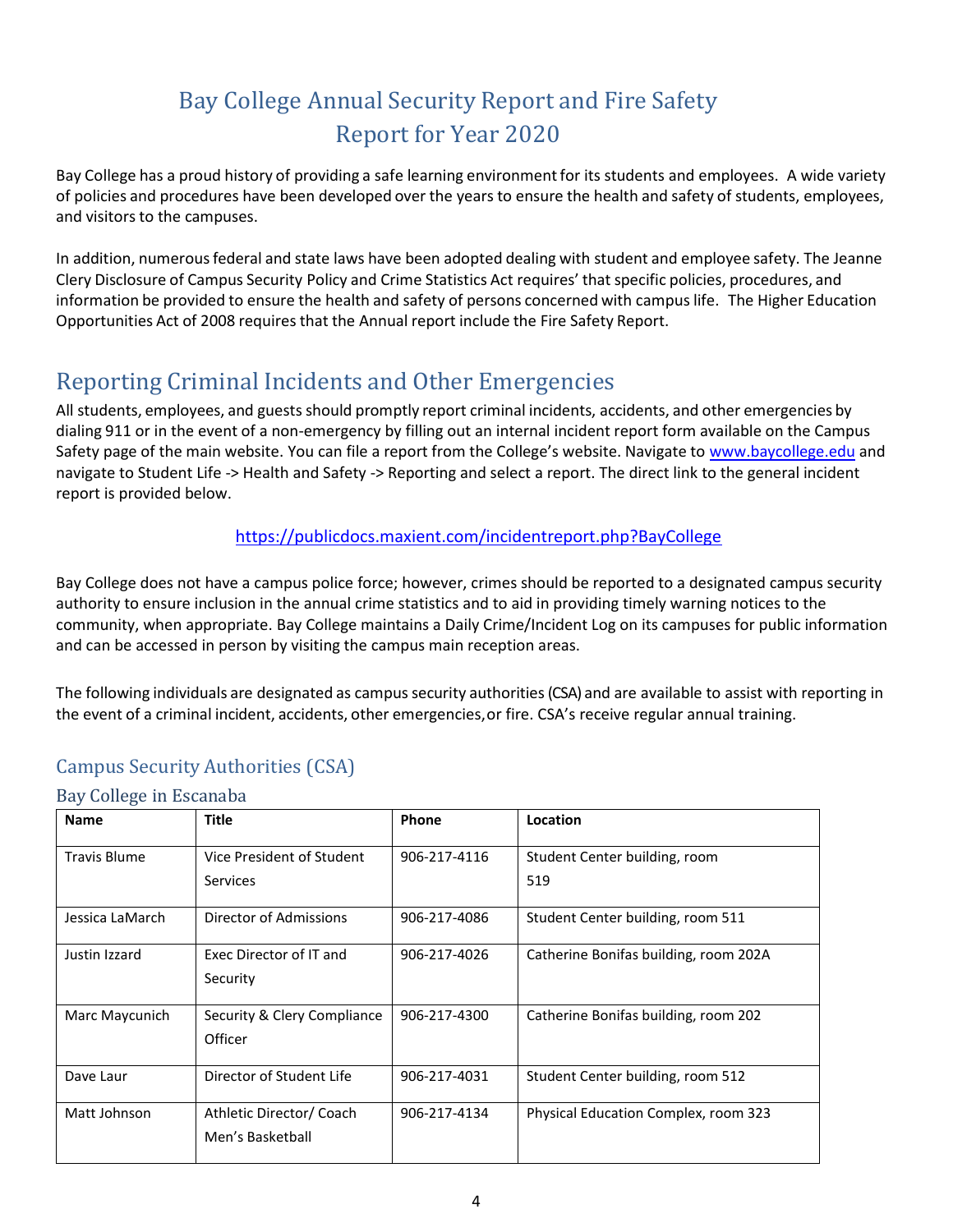| <b>Matt Gregory</b>     | Coach Women's Basketball                             | 906-217-4185 | Physical Education Center, room 325                                            |
|-------------------------|------------------------------------------------------|--------------|--------------------------------------------------------------------------------|
| Mike Pankow             | Coach Baseball/Sports<br><b>Information Director</b> | 906-217-4295 | Physical Education Center, room 324                                            |
| James Murtha            | Coach Cross-Country                                  | 906-217-4186 | Physical Education Center, room 322                                            |
| <b>Beth Berube</b>      | Human Resources Director                             | 906-217-4036 | Student Center building, room 523B                                             |
| Mitch Gagnon            | Maintenance Tech                                     | 906-217-4147 | Maintenance building, room 1104                                                |
| Jessica Manier          | Director of<br>Accessibility/Special<br>Populations  | 906-217-4017 | HUB, room 811                                                                  |
| Heidi Charon            | <b>Retention Program Manager</b>                     | 906-217-4175 | HUB, room 828                                                                  |
| Amy Gibbs               | Director of TRIO SSS                                 | 906-217-4209 | HUB, room 812                                                                  |
| <b>Matt Stewart</b>     | Trio Academic Specialist                             | 906-217-4136 | HUB, room 813                                                                  |
| Erica Mead              | <b>Asst Director TRIO SSS</b>                        | 906-217-4135 | HUB, room 817                                                                  |
| <b>Ashley Rogers</b>    | Placement & Tutoring<br>Specialist                   | 906-217-4301 | HUB, room 825                                                                  |
| Various                 | SI- Supplemental Instructors                         | 906-217-4175 | <b>Contact - Heidi Charon</b>                                                  |
| Shawn Curtin            | Digital Technology<br>Coordinator                    | 906-217-4088 | HUB, room 864                                                                  |
| Mariel Carter           | Librarian                                            | 906-217-4076 | HUB, room 851                                                                  |
| Martanna<br>Schroeder   | Library Administrative<br>Assistant                  | 906-217-4069 | HUB, room 863                                                                  |
| Renee Lundberg          | Manager of<br>Training/Workforce<br>Development      | 906-217-4224 | Joseph Heirman University center, room 945                                     |
| Various                 | <b>Residential Assistants (RA)</b>                   |              | Contact - Dave Laur at 906-217-4031 for a<br>list of names and contact numbers |
| Kristine Granger        | Student Group or<br><b>Organization Advisor</b>      | 906-217-4252 | Catherine Bonifas building, room 200A                                          |
| Karl Linderoth          | Student Group or<br><b>Organization Advisor</b>      | 906-217-4056 | Besse Health & Technology, room 402D                                           |
| Mark Highum             | Student Group or<br><b>Organization Advisor</b>      | 906-217-4083 | Besse Health & Technology, room 400C                                           |
| <b>Brent Madalinski</b> | Student Group or<br><b>Organization Advisor</b>      | 906-217-4104 | Joseph Heirman University Center, room 926                                     |
| Amy Anderson            | Student Group or<br><b>Organization Advisor</b>      | 906-217-4142 | Joseph Heirman University Center, room 916                                     |
| Jennifer<br>Farnsworth  | Student Group or<br><b>Organization Advisor</b>      | 906-217-4059 | Besse Health & Technology, room 422B                                           |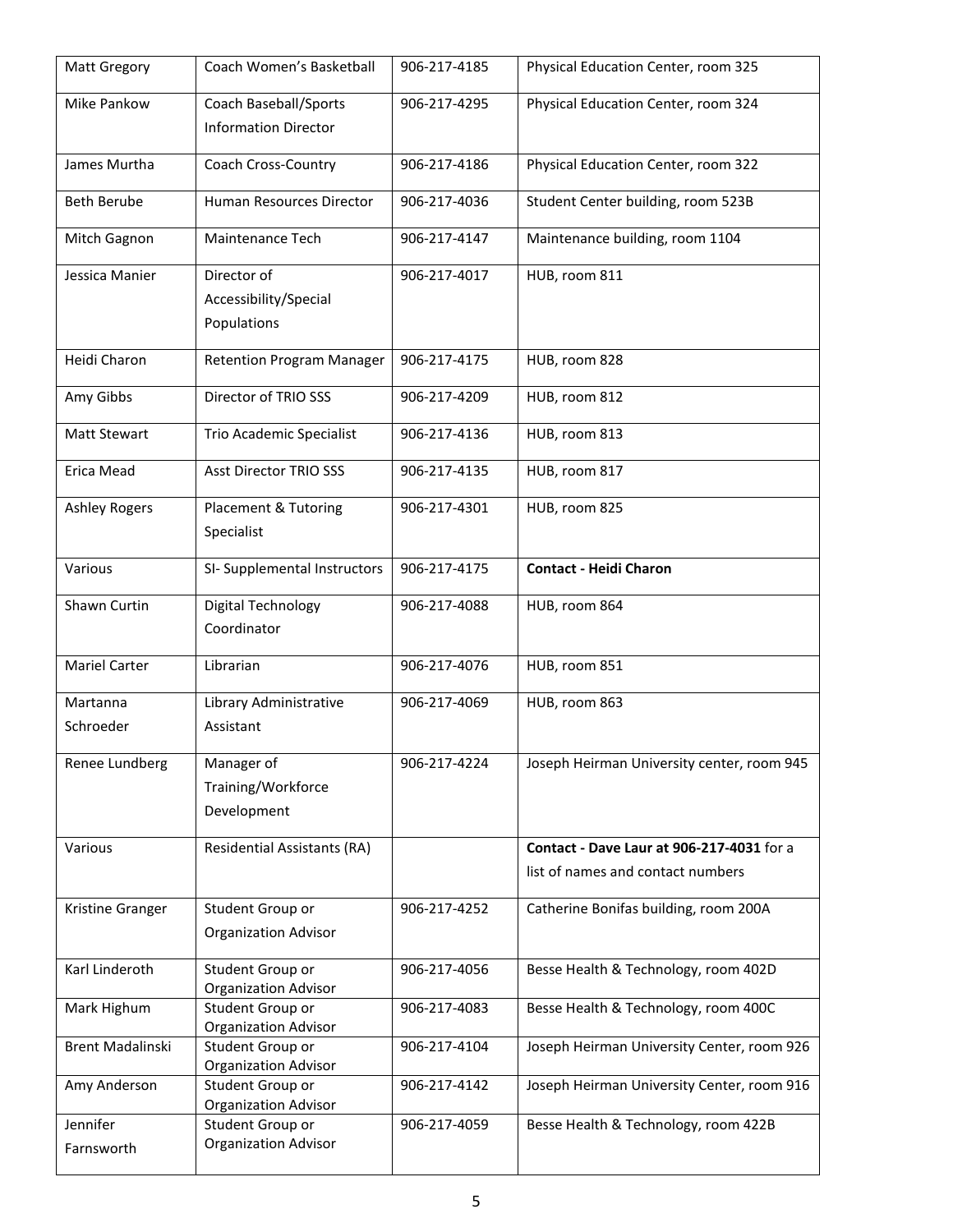| Joe Shaw      | Student Group or            | 906-217-4119 | Math & Science building, room 101    |
|---------------|-----------------------------|--------------|--------------------------------------|
|               | <b>Organization Advisor</b> |              |                                      |
| Amber Kinonen | Student Group or            | 906-217-4029 | Catherine Bonifas building, room 226 |
|               | <b>Organization Advisor</b> |              |                                      |
| Spencer Slade | Student Group or            | 906-217-4007 | Math & Science building, room 105    |
|               | <b>Organization Advisor</b> |              |                                      |
| Penney Parmet | Student Group or            | 906-217-4259 | Catherine Bonifas Building, room 207 |
|               | <b>Organization Advisor</b> |              |                                      |

#### <span id="page-6-0"></span>Bay College in Iron Mountain, West Campus

| <b>Name</b>      | <b>Title</b>                  | Phone        | Location              |
|------------------|-------------------------------|--------------|-----------------------|
| Steven Laszloffy | <b>Technical Support</b>      | 906-302-3023 | West Campus, room 249 |
|                  | Coordinator                   |              |                       |
| Sarah Davey      | <b>Academic Support</b>       | 906-302-3004 | West Campus, room 205 |
|                  | Coordinator                   |              |                       |
| Jason Sullivan   | West Campus Director of       | 906-302-3010 | West Campus, room 217 |
|                  | <b>Student Services</b>       |              |                       |
| Linda Varda      | <b>Enrollment Facilitator</b> | 906-302-3002 | West Campus, room 203 |
| Pat Bazan        | <b>Building Maintenance</b>   | 906-302-3022 | West Campus, room 161 |
|                  | Manager                       |              |                       |
| Gina Wollner     | Dean West Campus              | 906-302-3012 | West Campus, room 219 |

## <span id="page-6-1"></span>Distribution of Campus Safety Alerts & Timely Warnings

In the event that a situation arises, either on or off campus, that, in the judgment of a Campus Security Authority, constitutes an ongoing or continuing threat, a campus wide timely warning or emergency notification may be issued. The notification may be issued through the college e-mail system, text messaging, and/or the Alertus emergency notification system. Notifications may be sent to students, staff, and/or faculty.

### <span id="page-6-2"></span>Policy 1040.3 Timely Warning or Emergency Notification:

- a. Depending on the particular circumstances of the incident, especially in all situations that could pose an immediate threat to the community and individuals, the College may also post an electronic notice on the College web site at: [http://www.baycollege.edu](http://www.baycollege.edu/) and notify local media, providing the campus community with more immediate notification. In such instances, a copy of the notice is distributed to each Escanaba campus student apartment.
- b. Personal email and cell phone information provided at the time of employment or academic enrollment will be used in the event of an emergency. All employees and students will automatically be enrolled in the College's emergency notification system(s).

Anyone with information necessitating a notification should report the circumstances to a campus security authority (CSA).

## <span id="page-6-3"></span>Preparing the Annual Disclosure of Crime Statistics

The Annual Security Report (ASR) is prepared by the Security and Clery Compliance Officer. Data gathering takes place throughout the academic year in coordination with Deans, Division Chairs, Student Services personnel, Athletic Coaches, Campus Security Authorities (CSAs), and Responsible Employees (REs). Local law enforcement is contacted via email and phone throughout the year, while law enforcement from remote locations (such as field trips locations) are contacted shortly after the visit occurs. Crime statistics are entered into the Department of Education's system and dissemination of the ASR occurs on or before October  $1<sup>st</sup>$  of the following year (unless otherwise stated). The ASR being released in 2021 contains the crime statistics from the calendar year of 2020. The ASR is sent to current students and employees in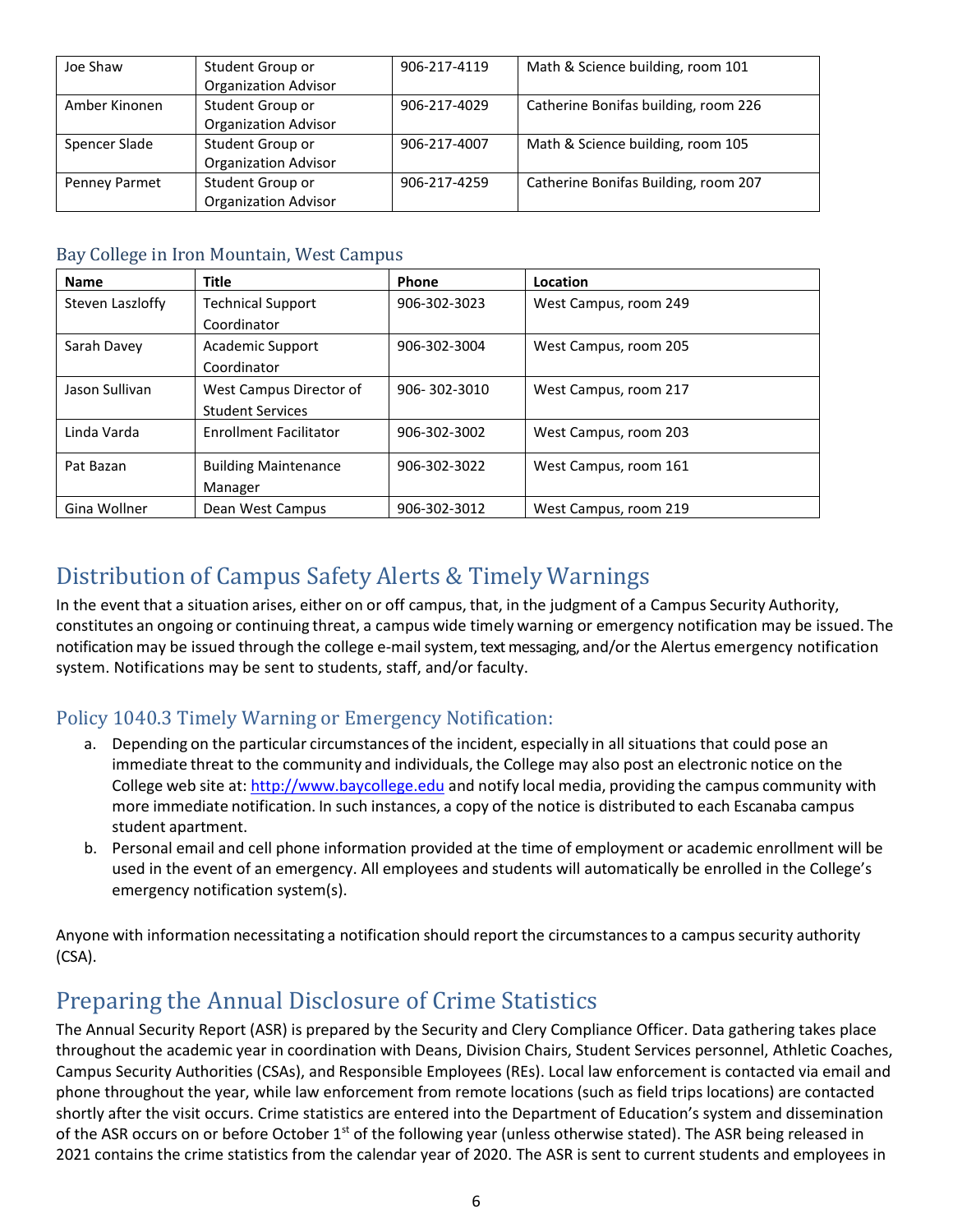an email. Perspective students and employees have access to the ASR through a link on the student academic application and the application for employment. Printed copies are also available at the main entrances of both campus locations.

## <span id="page-7-0"></span>Confidential Reporting Procedures

If you are the victim of a crime and do not want to pursue action within the College system or the criminal justice system, you may want to consider making a confidential report. You can file a report on the details of the incident without revealing your identity, however you cannot report the incident to a campus security authority (CSA) because they are designated as mandatory reporters. If you approach a CSA and identify that you intend to remain anonymous they will help you navigate to the online reporting tool where you can report anonymously and/or they can provide you with counseling contact information. The purpose of a confidential report is to comply with your wish to keep the matter confidential, while taking steps to ensure the future safety of yourself and others. With such information, the College can keep an accurate record of the number of incidents involving students, determine where there is a pattern of crime with regard to a particular location, method, or assailant, and alert the campus community to potential danger. Reportsfiled in this manner are counted and disclosed in the annual crime statistics for the institution. You can file an anonymous report from the College's website. Navigate to [www.baycollege.edu](http://www.baycollege.edu/) and navigate to Student Life -> Health and Safety -> Reporting and select a report. The direct link to the general incident report is provided below.

<https://publicdocs.maxient.com/incidentreport.php?BayCollege>

### <span id="page-7-1"></span>Confidential Reporting (Counselors)

As a result of the negotiated rulemaking process which followed the signing into law, the 1998 amendments to 20 U.S.C. Section 1092 (f), clarification was given to those considered to be campus security authorities. Campus "Pastoral Counselors" and Campus "Professional Counselors", when acting as such, are not considered to be a campus security authority and are not required to report crimes for inclusion into the annual disclosure of crime statistics. As a matter of policy, they are encouraged; if and when they deem appropriate, to inform persons being counseled of the procedures to report crimes on a voluntary basis for inclusion into the annual crime statistics.

The rulemaking committee defines counselors as:

### <span id="page-7-2"></span>Pastoral Counselor:

An employee of an institution, who is associated with a religious order or denomination,recognized by that religious order or denomination as someone who provides confidential counseling and who is functioning within the scope of that recognition as a pastoral counselor.

### <span id="page-7-3"></span>Professional Counselor:

An employee of an institution whose official responsibilitiesinclude providing psychological counseling to members of the institution's community and who is functioning within the scope of his or her license or certification.

## <span id="page-7-4"></span>Unfounded Crimes

If a reported crime is investigated by law enforcement authorities and found to be false or baseless, the crime is *unfounded*. Only sworn or commissioned law enforcement personnel may unfound a crime. Unfounded crimes are reported in the annual crime statistics.

## <span id="page-7-5"></span>Access Policy

### <span id="page-7-6"></span>Policy 1040.5 Access Control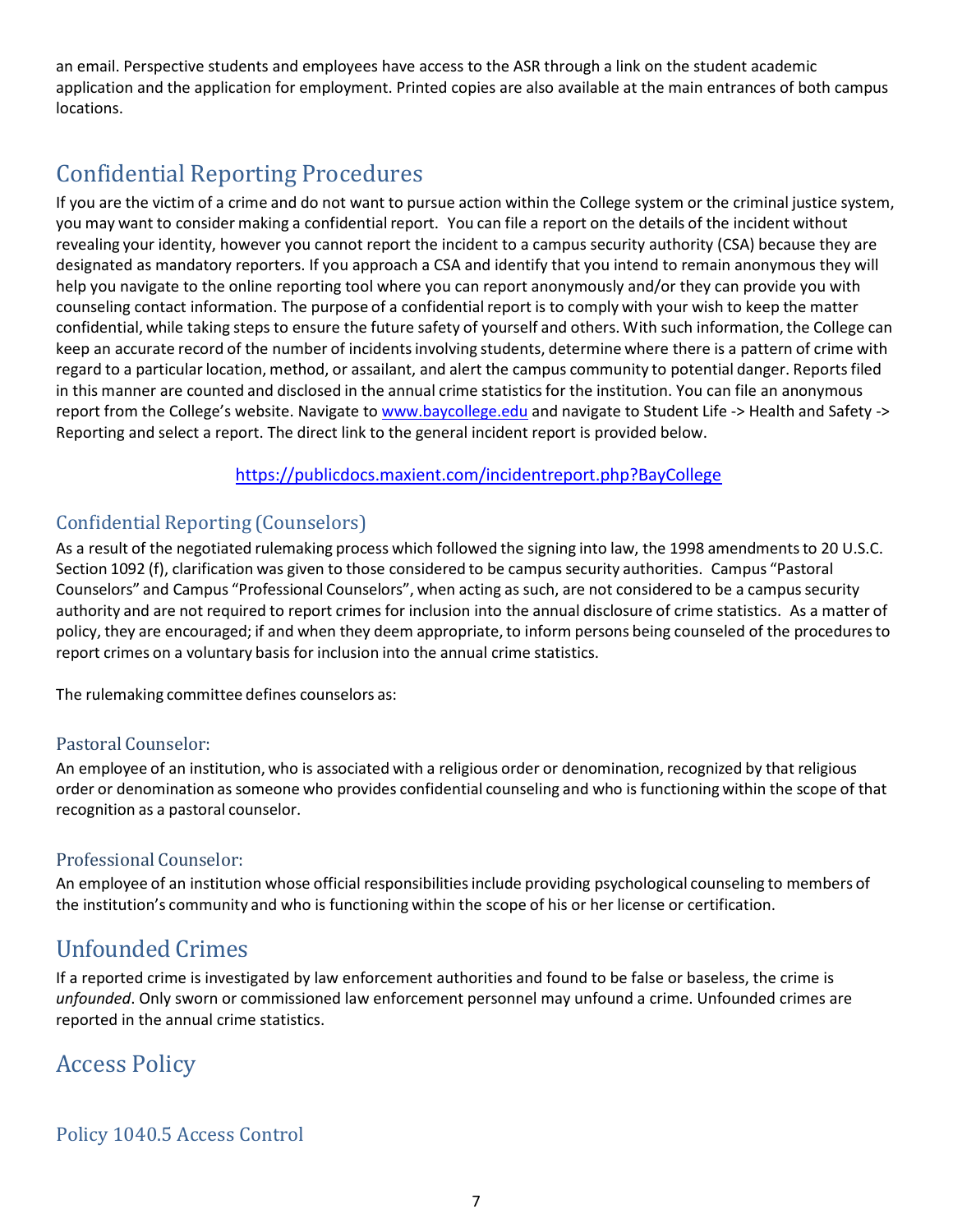- A. Employees may be issued keys for access to offices, labs, classrooms, etc. Employees may be issued keys to buildings. Keys are issued by the Operations department. Lost or stolen keys will be replaced at the employees' expense. Employees cannot transfer keys, keys must be turned in when no longer needed.
- B. The College will maintain normal operating hours, during which buildings, classrooms, and open-access areas will be accessible to students, employees, and visitors. Key inventory will be maintained by the Operations department. Key issuance and returns will be handled by:

| <b>Type of Issuance</b>  | <b>Responsible Department</b> |
|--------------------------|-------------------------------|
| Employees (FT, PT, Temp) | <b>Operations Department</b>  |
| <b>Student Employees</b> | <b>Operations Department</b>  |
| Lease Holders            | <b>Operations Department</b>  |
| Apartments               | Director of Student Life      |
| <b>Physical Plant</b>    | <b>Operations Department</b>  |
| Contractors              | <b>Operations Department</b>  |

- C. College buildings shall be locked during non-business hours and access shall be restricted to those individuals with a need to have after-hours access. All requests for after-hours access will be sent to accesscontrol@baycollege.edu. Employees requiring after-hours access will complete a Campus Access Agreement form, available on myBay under the Employees tab. The form must be approved by their supervisor. Building access requires a building security code and building key, or digital access for buildings equipped with digital door locks. Codes are programmed and issued by the Operations Department. Employees with building access will receive training on how to arm and disarm the alarm systems.
- D. Key and alarm assignments will be recorded in the College's Enterprise Resource Planning (ERP) software.
- E. All students and employees will be issued a Bay College ID card. This card may be used for access to buildings equipped with digital locks. This card may serve as a photo ID if no other identification is available.

## <span id="page-8-0"></span>Campus Security

Though Bay College does not employ a campus police force, the Escanaba and Iron Mountain Campuses are secure, and personnel are available to assist should the need arise. In the event of an emergency, staff members are trained to contact local law enforcement. Additionally, each building is monitored by an Immediate Response Team (IRT) member. These personnel are on duty with radio contact. Backups IRTs are identified as well. Bay College operates no off-campus housing or off-campus student organization facilities and therefore has no security associated with these types of facilities. Bay College personnel have a positive working relationship with local and state law enforcement for investigations and case determination.

## <span id="page-8-1"></span>Security Awareness and Crime Prevention Programs

Bay College introduces students to security awareness and crime prevention during the mandatory student orientation. Ongoing crime prevention awareness for students and employees is provided through drills and written publications as well as videos. Throughout a student's time on campus ad hoc initiatives on crime prevention are provided, these sessions teach students how to build awareness and develop an understanding of their limitations and comfort. In addition, the Student Handbook covers rules and guidelines for safety as well as Bay College policy 802 – Workplace Violence Prevention. Lastly, bulletin boards and digital signage are used to convey crime prevention messages. Bay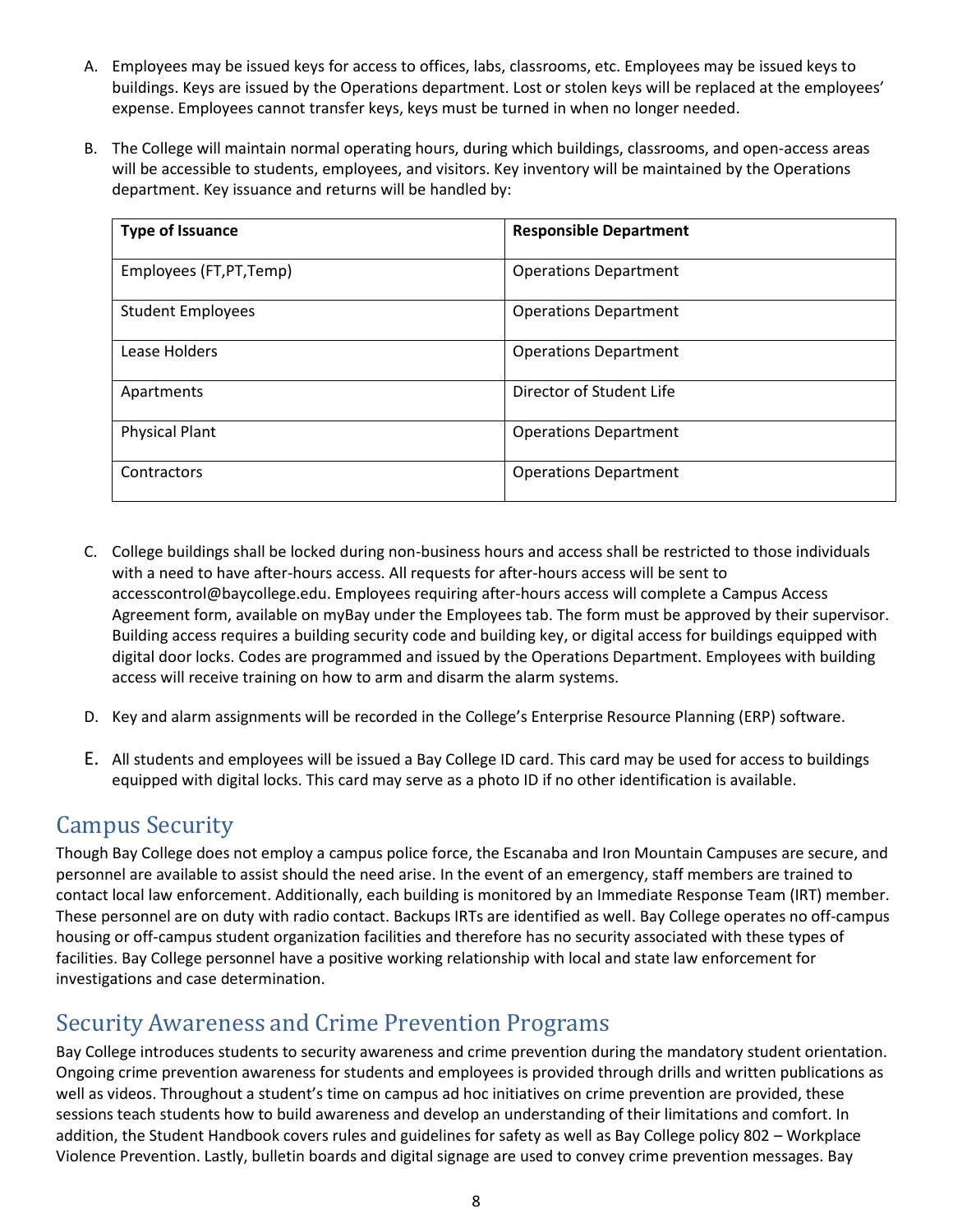College provides in-person training to all faculty and staff on crime prevention and security awareness that focuses on being accountable to yourself and others around you. Faculty are taught methods to protect themselves and their students in a classroom setting and are encouraged to pass that knowledge onto their students.

## <span id="page-9-0"></span>Sexual Misconduct - Domestic Violence, Dating Violence, Sexual Assault, or Stalking

Sexual misconduct is not acceptable at Bay College and is contrary to the commitment of this college to provide an effective learning and employment environment. Unwelcomed sexual advances, whether verbal, physical, or online are prohibited. Bay College students and employees are individually responsible to ensure such misconduct does not occur. Incidents of sexual misconduct must be reported to the Title IX Coordinator and/or Title IX Deputy Coordinators. Complaints will be investigated in accordance with established procedures. Bay College will endeavor to maintain the confidentiality of the complainant. Retaliation against any person for having filed a complaint of sexual misconduct or for having assisted in the investigation of a complaint will not be tolerated. Discipline imposed upon students for violation of this policy may include suspension or expulsion, depending upon the nature and severity of the offense. Discipline imposed upon an employee for violation of this policy may include warning, written reprimand, transfer, suspension, or dismissal depending upon the nature and severity of the offense. When an employee is covered by a collective bargaining agreement, discipline shall be assessed according to the procedures and standards contained therein.

If you are a victim of a sexual assault at Bay College, your first priority should be to get to a place of safety. You should then obtain necessary medical treatment. The College strongly advocates that a victim of sexual assault reports the incident in a timely manner. Time is a critical factor for evidence collection and preservation. An assault should be reported directly to a local law enforcement officer and/or to a campus security authority. Filing a report with local law enforcement will not obligate the victim to prosecute, nor will it subject the victim to scrutiny or judgmental opinions from officers. Filing a police report will ensure that a victim of sexual assault receives the necessary medical treatment and tests, at no expense to the victim, provides the opportunity for collection of evidence helpful in prosecution, which cannot be obtained later (ideally a victim of sexual assault should not wash, douche, use the toilet, or change clothing prior to a medical/legal exam) and assure the victim has access to free confidential counseling from counselors specifically trained in the area of sexual assault crisis intervention.

The victim of a sexual assault may choose the investigation be pursued through the criminal justice system and the College's formal Student Disciplinary Process, or only the latter. A College representative will guide the victim through the available options and support the victim in his or her decision and provide a referral for counseling services available to the victim. The victim may choose to decline notifying such authorities.

College disciplinary proceedings for students, as well as special guidelines for cases involving sexual misconduct, are detailed in the *College Catalog* and detailed through Board of Trustees policies found online. The victim and the accused are each entitled to have another person present during a disciplinary proceeding. Both the victim and the accused will be informed of the outcome of the hearing. A student found guilty of violating the College *Non-discrimination and Anti-Harassment* policy 1060 could be criminally prosecuted in the state courts and may be suspended or expelled from the College for the first offense. Student victims have the option to change their academic and/or on-campus living situations after an alleged sexual assault, if such changes are reasonably available.

### <span id="page-9-1"></span>Sexual Misconduct and Anti-Harassment Policies

### <span id="page-9-2"></span>1045 Criminal Sexual Assault Policy

It shall be the policy of the Bay de Noc Community College Board of Trustees to make available to students and employees' information which will contribute to a safe learning environment. To that end, Bay de Noc Community College will treat all criminal offenses and sexual assaults as matters of the highest concern and seriousness.

Procedure: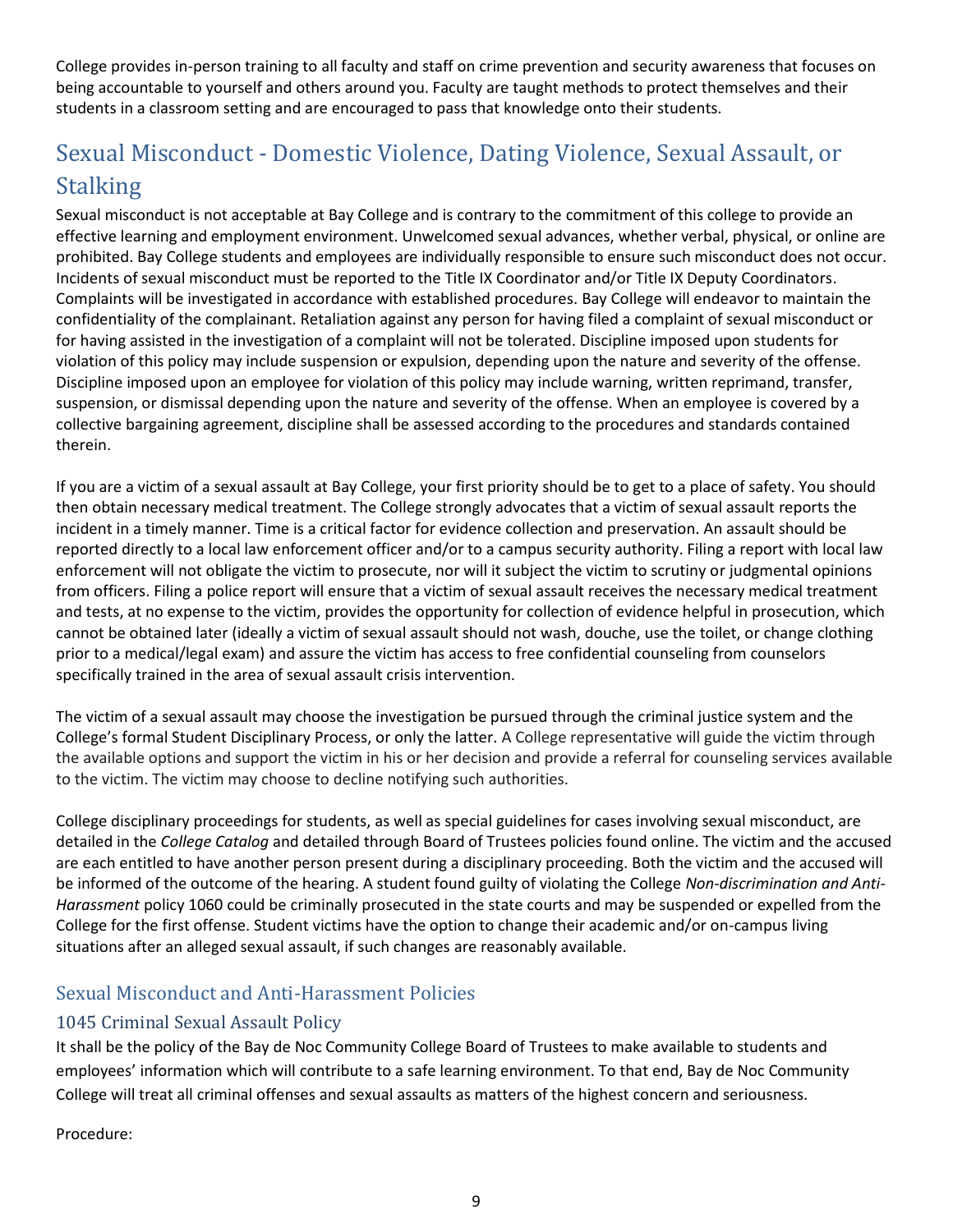1045.1 Statistics shall be published annually on occurrences of offenses on campus according to the definitions in the Uniform Crime Reporting System.

1045.2 Educational materials and programming on the prevention of sexual assault including date/acquaintance rape shall be provided to students on an annual basis.

1045.3 Victims of sexual assault will be informed of student organizations, counseling centers and community crisis centers that provide assistance and counseling.

1045.4 Victims shall be encouraged to report the alleged assault to local law enforcement authorities with full and prompt cooperation from college personnel.

1045.5 Victims will not be coerced by college personnel to refrain from reporting the assault to local authorities; or to report the sexual assault as a lesser offense; or to hesitate to communicate a sexual assault to another person.

1045.6 Victims may feel free to pursue all remedies or services without academic penalty by the college.

1045.7 Victims shall be notified of options for and available assistance in changing academic and living situations after an alleged assault if requested and if such changes are reasonably available.

1045.8 Victim shall have the same rights of representation as the college provides to the accused in disciplinary proceedings.

1045.9 To the extent possible, the victim will be made aware of state or federal laws regarding mandatory testing of sexual assault suspects for communicable diseases, including notice of testing results.

1045.10 College personnel will not suggest that a victim refrain from reporting or underreport a sexual assault, that a victim is responsible for the assault, or the victim was contributorily negligent or assumed risk for the assault. College personnel may not suggest that it shall incur unwarranted publicity if the sexual assault is reported.

1045.11 College personnel will cooperate fully with local law enforcement and medical personnel in obtaining, securing, and maintaining evidence related to the assault. 1045.12 Since the College does not have available law enforcement or medical assistance units, College officials will make reasonable efforts to ensure that the victim is made aware of laws regarding mandatory testing of sexual assault suspects for communicable diseases, including notice of the results of the testing. In addition, College personnel will make reasonable efforts to prevent unnecessary or unwanted contact between the victim and alleged assailant while on campus.

### <span id="page-10-0"></span>1060 Non-discrimination and Anti-harassment Policy

Bay de Noc Community College Board of Trustees is committed to providing an educational and employment environment free from discrimination and/or harassment on the basis of race, color, national origin, religion, sex, sexual orientation, gender identity, age, disability, or other protected status. Accordingly, discrimination and/or harassment on the basis of race, color, national origin, religion, sex, gender identity, age, disability, or other protected status is prohibited at Bay de Noc Community College.

The prohibition contained within this Policy extends to gender and sex-based discrimination, which by way of example, can include acts of sexual harassment, sexual assault, domestic violence, dating violence, and stalking. This Policy is intended to allow the College to respond promptly and supportively to persons alleged to be victimized by sexual harassment, resolve allegations of sexual harassment promptly and accurately under a predictable, fair grievance process that provides due process protections to alleged victims and alleged perpetrators of sexual harassment, and effectively implement remedies for victims.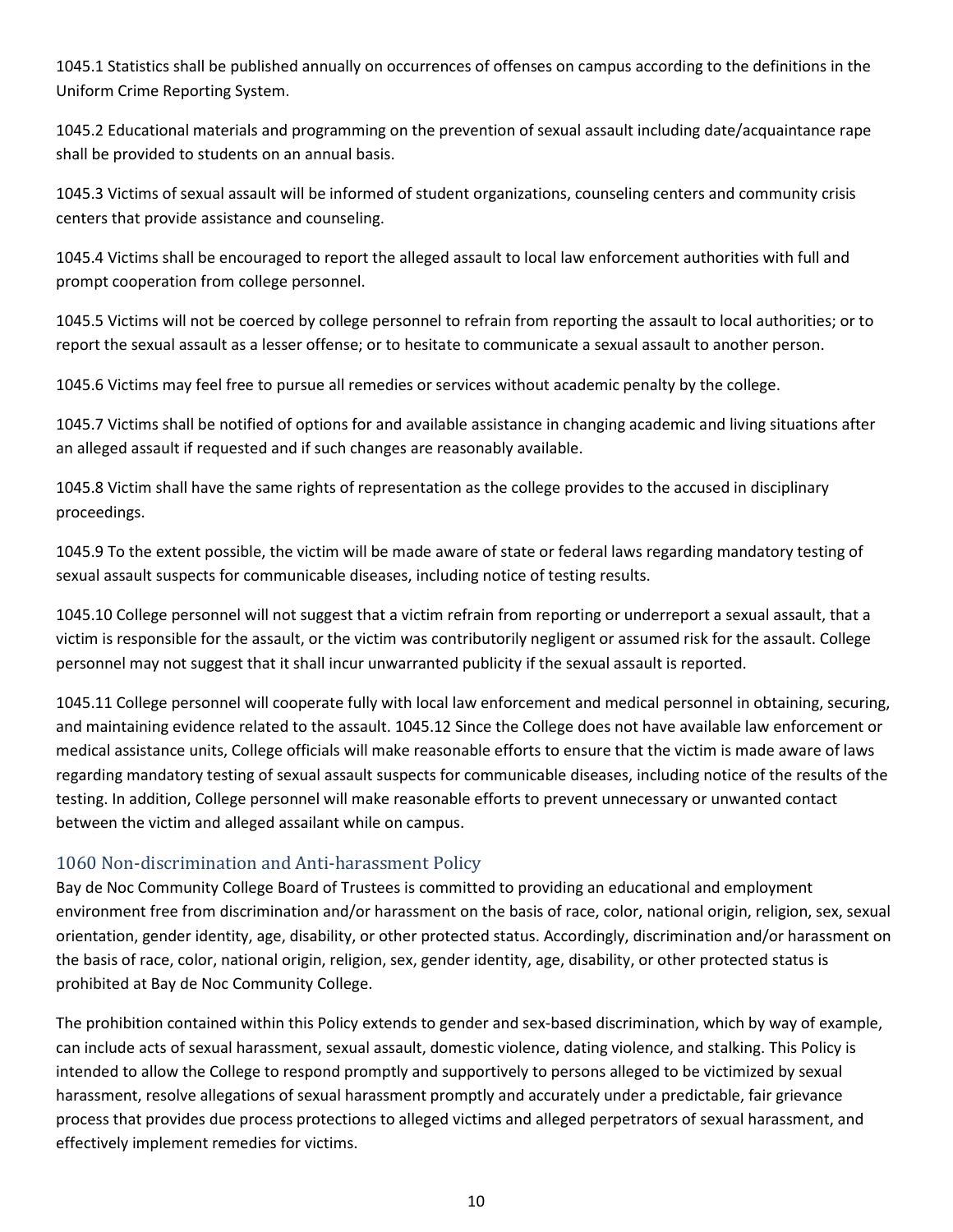The prohibitions contained within this Policy extends to the entire campus community, including but not limited to, the College's administration of its admission, financial aid, employment, and academic policies, as well as college programs and activities. This Policy applies to all employment practices, including recruitment, selection, promotion, transfer, and employee training and development. The College also does not permit any person or entity using its facilities for commercial purposes to engage in unlawful discrimination/harassment. This Policy is intended to be consistent with the provisions of applicable state and federal laws and other college policies. All Board Members, Officers, Employees and Students are responsible for ensuring a work and educational environment free from prohibited discrimination/harassment. Board Members, Officers, Employees and Students have an obligation to report violations of this Policy. Failure to report a violation of this Policy could result in discipline; up to and including termination of employment or expulsion.

The Bay de Noc Community College Board of Trustees also expressly prohibits retaliation against any Board Member, Officer, Employee or Student who alleges that they were the victim of discrimination/harassment; provides information in the course of an investigation into claims of discrimination/harassment; or opposes a discriminatory practice which is prohibited by this Policy. No Board Member, Officer, Employee or Student bringing a complaint, providing information for an investigation, or participating in any proceeding under this Policy shall be subjected to adverse employment or educational consequences based upon such involvement or be the subject of other retaliation.

### <span id="page-11-0"></span>Procedure Policies:

### <span id="page-11-1"></span>1060.7 Grievance Procedure:

Any student, employee, or third-party who believes that they have been subject to discrimination and//or harassment, as defined above, or in violation of this Policy or state and federal law, may file a complaint with a Title IX Coordinator or Deputy Coordinator.

A complaint under this Policy may be filed against the College, against an employee of the College, against a student of the College, against a Third Party, or against a group.

A complaint may be filed against more than one respondent or by more than one complainant against one or more respondents so long as the allegations of sexual harassment arise out of the same facts or circumstances and are so intertwined that the allegations directly relate to all of the parties.

Any complainant who believes that they have been subject to sexual harassment may also file a complaint with local law enforcement.

Upon receipt of a formal complaint, the Title IX Coordinator will then conduct an initial assessment for the sole purpose of determining whether the alleged conduct, if substantiated, would constitute Sexual Harassment under this Policy. Following the initial assessment, the Title IX Coordinator may take any of the following steps:

If the allegations forming the basis of the formal complaint would, if substantiated, constitute Sexual Harassment as defined in this Policy, the Title IX Coordinator shall implement appropriate supportive measures. In addition, the Title IX Coordinator shall initiate an investigation of the allegations. However, if the Title IX Coordinator thinks the formal complaint appropriate for the informal resolution process, upon the consent of both parties, the Title IX Coordinator may instead refer the matter to the informal resolution process.

If the allegations forming the basis of the formal complaint would not, if substantiated, constitute Sexual Harassment as defined in this Policy, the Title IX Coordinator shall dismiss the complaint as a Title IX Complaint. Title IX Coordinator may also refer the allegations for resolution under other Policies.

In addition, at any time prior to the hearing, the College may dismiss a formal complaint if: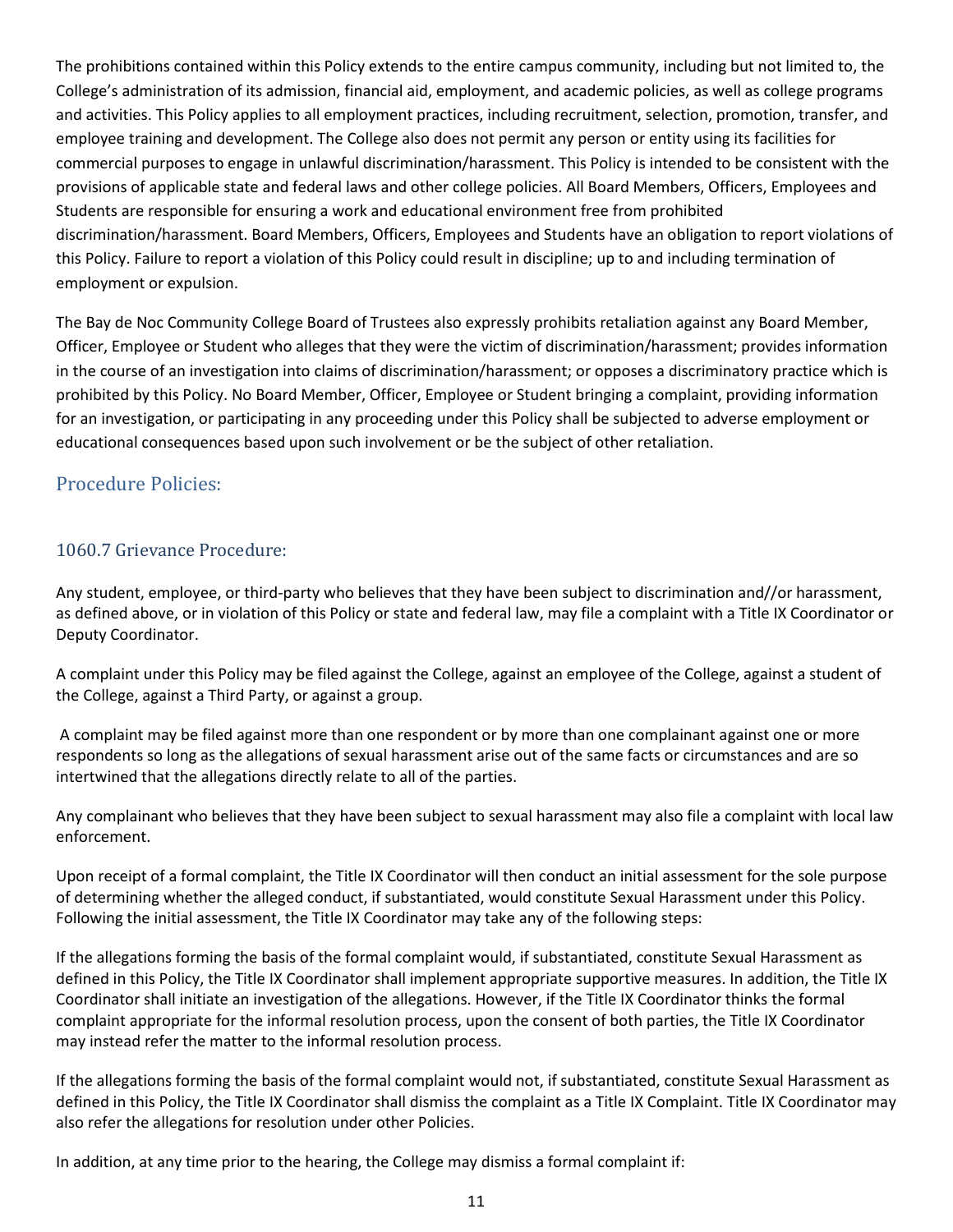The Respondent is no longer enrolled or employed at the College.

Specific circumstances prevent the College form gathering sufficient evidence to reach a determination as to the formal complaint or the allegations therein.

Upon dismissal, the Title IX Coordinator shall promptly send written notice of the dismissal and reason(s) therefore simultaneously to the parties via electronic format. Both parties will have equal right to appeal the dismissal.

#### <span id="page-12-0"></span>1060.8 Advisor

Either Party may be assisted during their process by an advisor of their choice. If necessary, the College may provide a party with an advisor without charge. The role of the advisor is narrow in scope: the advisor may attend any interview or meeting connected with the grievance process, but the advisor may not actively participate in interviews and may not serve as a proxy for the party. The advisor may attend the hearing and may conduct cross-examination of the other party and any witnesses at the hearing; otherwise the advisor may not actively participate in the hearing.

#### <span id="page-12-1"></span>1060.9 Emergency Removal

The College may summarily remove an individual from an educational program or activity on an emergency basis, after undertaking an individualized safety/risk assessment, and upon the determination that the individual poses an immediate threat to the physical health or safety of any student or other individual (including themselves, the Respondent, the Complainant or any other individual).

The risk analysis is performed by the Title IX Coordinator in conjunction with the Behavioral Assessment Team.

When an emergency removal is imposed, the student will be given notice of the action and the option to request to meet with the Title IX Coordinator prior to such action/removal being imposed, or as soon thereafter as reasonably possible, to show cause why the action/removal should not be implemented or should be modified.

This meeting is not a hearing on the merits of the allegation(s), but rather is an administrative process intended to determine solely whether the emergency removal is appropriate.

When the meeting is not requested (in a timely manner), objections to the emergency removal will be deemed waived.

#### <span id="page-12-2"></span>1060.10 Temporary Delays

The general timeframes for resolution outlined in this Policy may be temporarily delayed or extended if the Title IX Coordinator finds that good cause exists for the delay or extension. Written notice of the delay/extension shall be provided to all parties and their advisors.

#### <span id="page-12-3"></span>1060.11 Evidentiary Standard

Responsibility under this Policy will be determined based upon a preponderance of evidence standard which means that the conclusion is based on facts that are more likely true than not.

#### <span id="page-12-4"></span>1060.12 Written Notice of Complaint

The Title IX Coordinator shall send a written notice to each party of the allegations. The written notice will contain the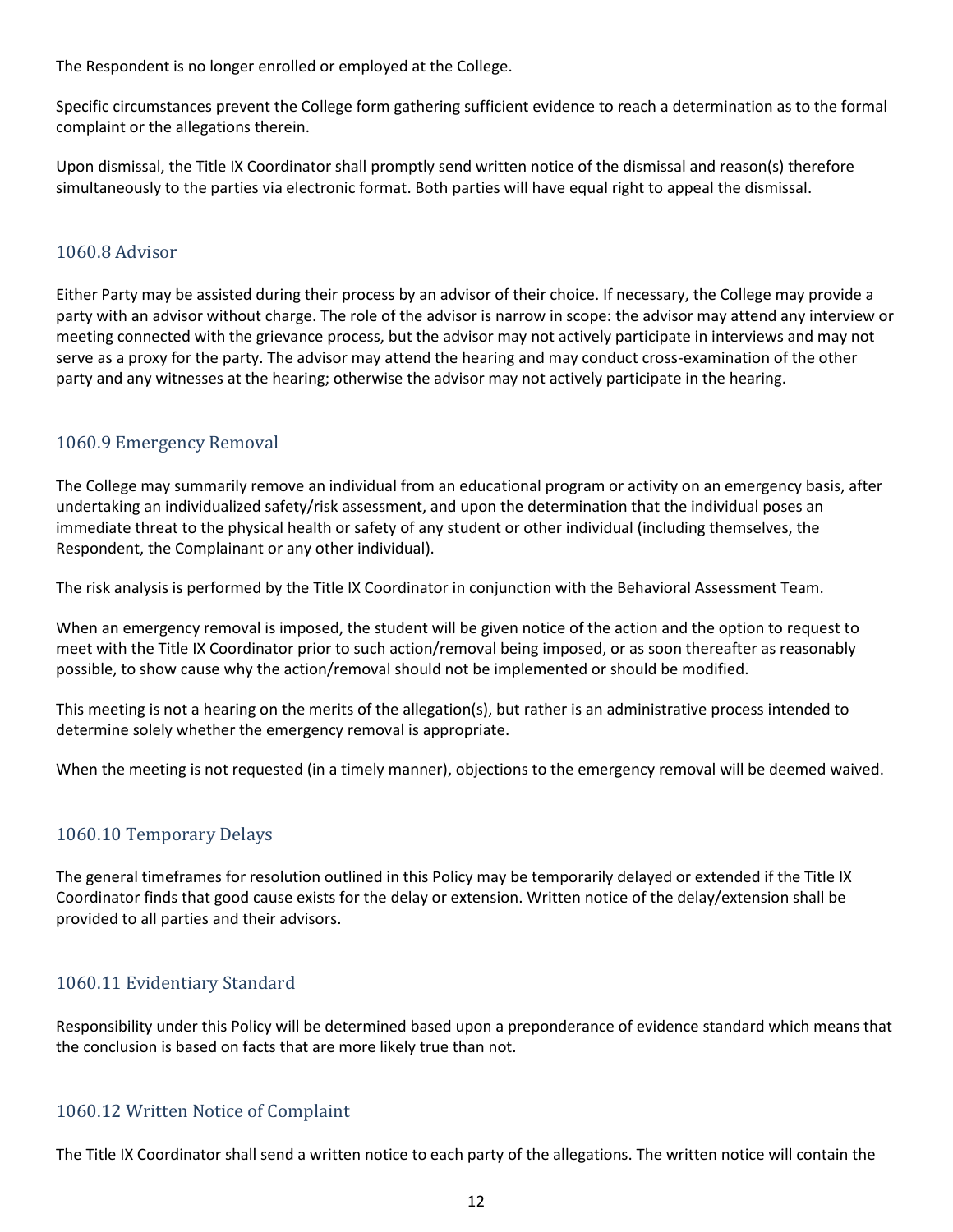following information:

- 1. A brief explanation of the Grievance Process (Informal and Formal) and a copy of this Policy;
- 2. A statement of the alleged conduct that might constitute sexual harassment with sufficient detail for respondent to prepare response. At a minimum this should include the date, time, location and parties involved in the conduct addressed by the allegations;
- 3. A statement that Respondent is presumed not responsible unless and until a determination of responsibility is reached at the conclusion of the process;
- 4. Notice that each party has the right to an advisor of their choice;
- 5. A statement explaining each parties' right to inspect and review evidence gathered during investigation;
- 6. A statement that false statements are prohibited by College Policy and may result in discipline; and
- 7. A list of potential sanctions upon a finding of responsibility.

A new notice will be sent during the investigation if new allegations are discovered that will be addressed in the Grievance Process.

### <span id="page-13-0"></span>1060.13 Informal Resolution

At any time prior to a substantive determination regarding the allegations contained in the Formal Complaint, and subject to the consent of the parties and the approval of the Title IX Coordinator, the College permits informal resolutions processes in cases in which a formal complaint has been filed with the Title IX Coordinator. The Informal Resolution Process is available in matters involving a student Complainant and a student Respondent. The informal process is not available in matters involving a student and an employee.

The informal resolution process is a voluntary, remedies-based process designed to provide parties with an option to resolve disputes with other students in a forum that is separate and distinct from the formal grievance process under the Title IX Sexual Harassment policy. Informal resolution will be led by a trained individual with no conflict of interest.

The College may facilitate the informal resolution process prior to conducting a hearing. Before the informal resolution process is used, both parties must provide voluntary, written consent to the informal resolution process and must receive written notice disclosing: the allegations, the requirements of the informal resolution process and any consequences resulting from participating in the informal resolution process. At any time prior to agreeing to a resolution, any party has the right to withdraw from the informal resolution process and resume the grievance process with respect to the formal complaint.

### <span id="page-13-1"></span>1060.14 Formal Resolution Process

Should the matter not be resolved through Informal Resolution, the Title IX Coordinator shall appoint an Investigator, Hearing Decision Maker and Appeal Officer. The role of each is discussed below.

Respondents shall be presumed not responsible for the alleged conduct until a determination regarding responsibility is made at the conclusion of the Formal Resolution Process.

It is the College's burden to establish that the Conduct did occur as alleged and that the conduct, if it occurred, violates College Policy.

The Respondent is not required to prove consent. The Complainant is not required to prove the absence of consent.

Both inculpatory and exculpatory evidence shall be considered by the Investigator, Hearing Decision Maker, and Appeal Officer. Inculpatory evidence is evidence that shows, or tends to show, a person's involvement in an act, or evidence that can establish responsibility. Exculpatory evidence is evidence favorable to exonerates an individual from responsibility.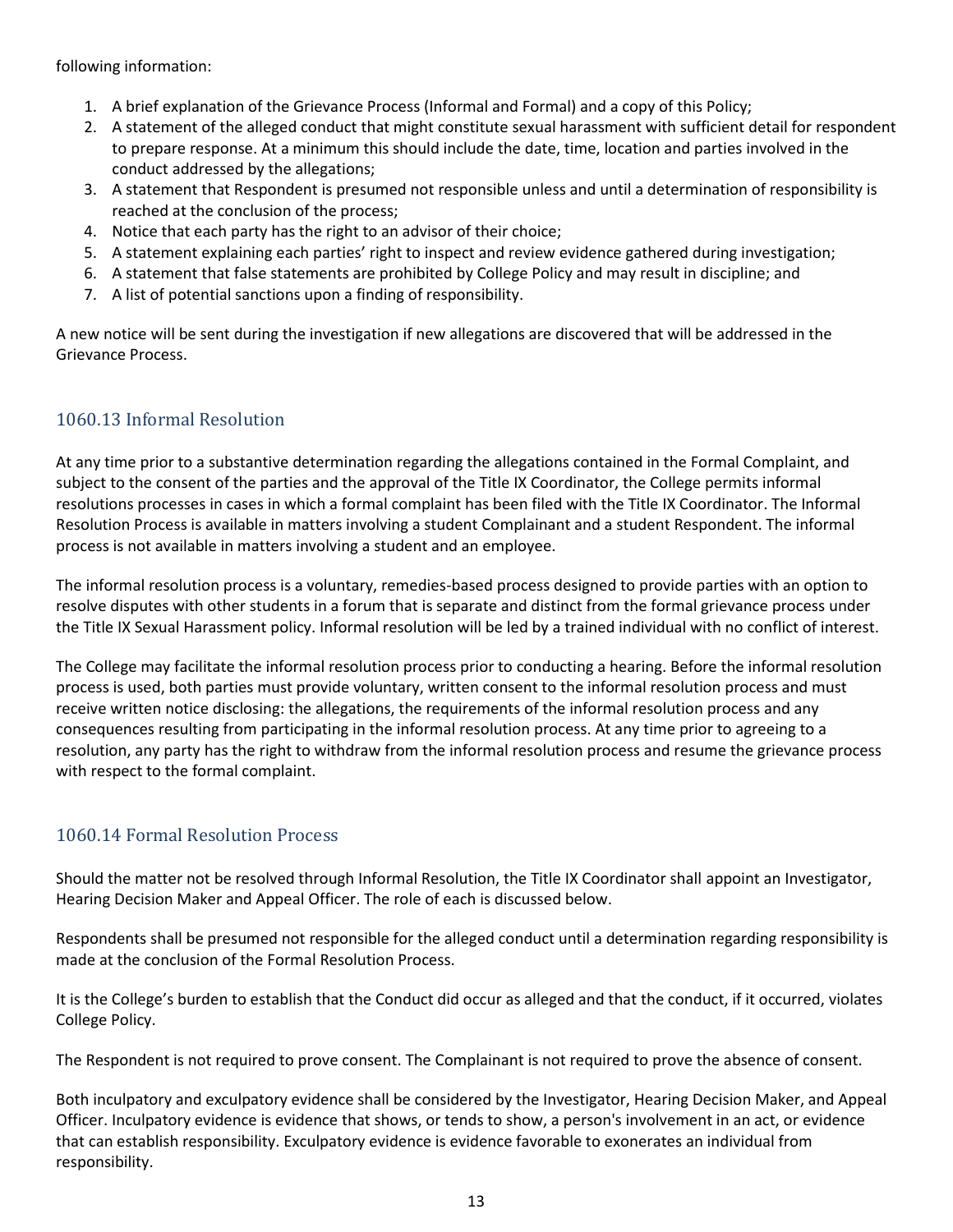### <span id="page-14-0"></span>1060.15 Investigation

The Title IX Coordinator or Deputy Coordinator will assign trained investigator(s) to investigate the complaint.

The investigation shall include interviewing: the complainant, the respondent, and any witnesses identified. Both the complainant and the respondent are entitled to identify witnesses, including expert witnesses, to be interviewed in the investigation.

The investigation will also include reviewing any appropriate documentation and/or policies, reviewing law enforcement investigation documents, if applicable, reviewing student and/or personnel files, and gathering and examining other relevant documents or evidence, and any other action(s) the investigator deems necessary to completing the investigation.

The Complainant and the Respondent have the right to have an advisor present during any interview(s) or other meetings associated with the Grievance Process. The advisor shall not participate in the interview process and must remain silent during this phase of the Grievance Process.

Prior to commencing the investigation, the investigator(s) shall disclose any conflict of interest between them and either party, and in the event of any conflict, a qualified and trained unbiased replacement shall be appointed. A party objecting to the investigator on the basis of a conflict of interest must raise the objection during this phase of the Grievance Process, otherwise, the objection is deemed waived.

Notices of interviews or meetings sent to parties and witness shall include the date, time, location, participants and purpose of the interview or meeting. The notice must be provided sufficiently in advance to allow the party or witness to prepare.

Investigators shall not access, consider, disclose or otherwise use a party's records that are maintained by a physician, psychiatrist, psychologist of other recognized professional or paraprofessional acting in professional capacity and are made/maintained in that capacity without voluntary written consent. Note: Consent for Minor under FERPA is required from Parent.

To complete the investigation, the investigator will make a final determination as to whether each allegation contained within the Formal Complaint occurred, and if they occurred, whether the conduct violates College Policy.

The investigator will document in writing their findings and determination in an Investigation Report. Ten (10) days before the Investigation Report is completed, the Investigator shall provide access to all evidence directly related to the allegations to the Parties and their advisors. Parties may provide a written response to the evidence no later than ten (10) days after being provided access. Within twenty (20) days after parties are provided access to evidence the Investigator shall issue the Investigatory Report which Shall:

- 1. Summarize the Investigatory process;
- 2. Summarize the facts gathered during the investigation;
- 3. Summarize any response to the facts provided by a party;
- 4. State the investigators finding of facts;
- 5. State the investigators conclusions.

In the event that the College learns of discrimination/harassment in the absence of a direct complaint being filed by the student, such as from a member of the local community, social networking sites, or the media, the College shall investigate or otherwise determine what occurred If an investigation reveals that sexual violence created a hostile environment, the College will take prompt and effective steps reasonably calculated to end the sexual violence, eliminate the hostile environment, prevent its recurrence, and, as appropriate, remedy its effects.

#### <span id="page-14-1"></span>1060.16 Hearing

A Hearing will be set for no earlier than ten (10) days from the Complainant and Respondent receiving the finalized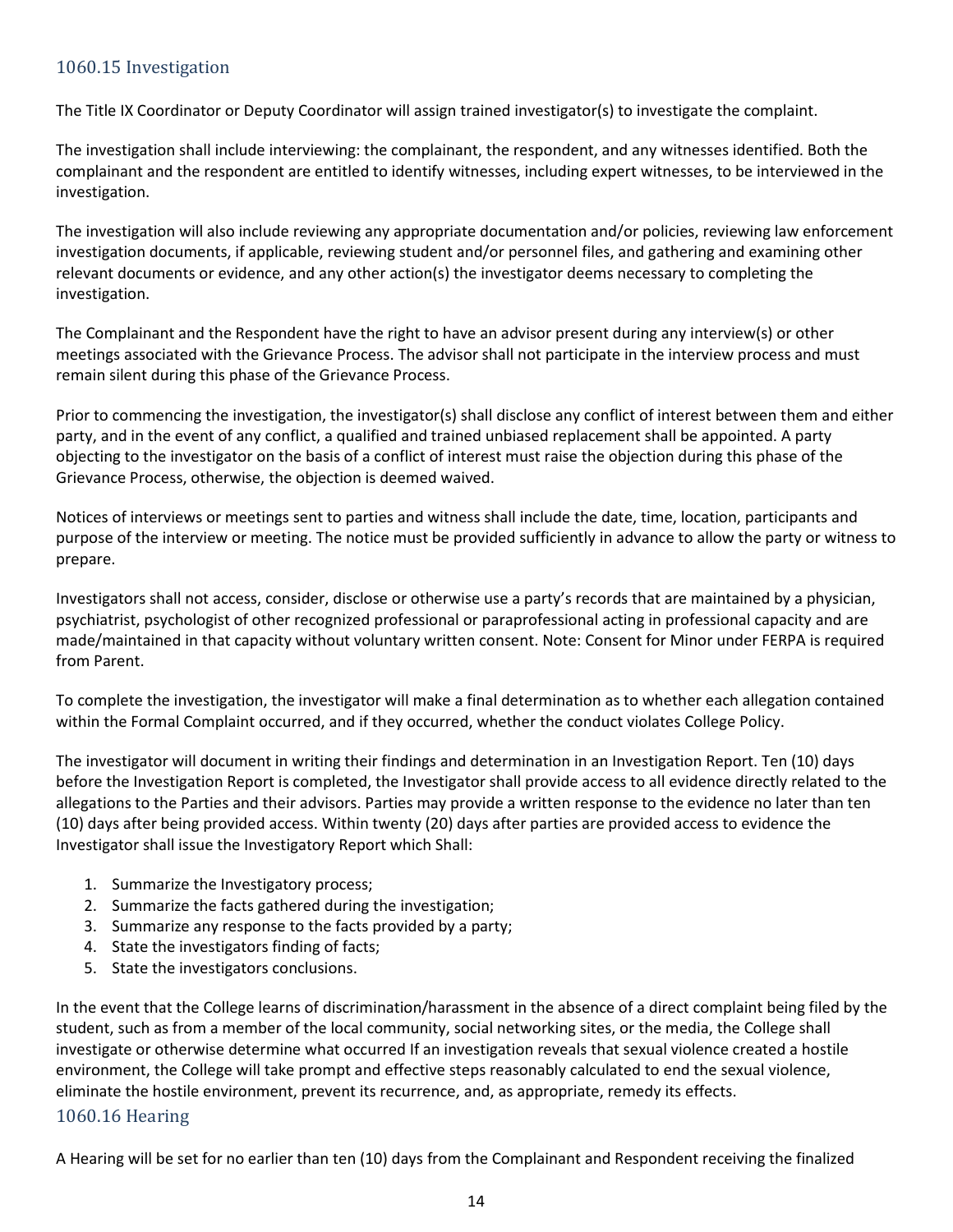investigation report.

Prior to commencing the Hearing process the Decision-Maker shall disclose any conflict of interest between them and either party, and in the event of any conflict, a qualified and trained unbiased replacement shall be appointed. A party objecting to the Decision-Maker on the basis of a conflict of interest must raise the objection during this phase of the Grievance Process, otherwise, the objection is deemed waived.

Upon notice from the Title IX Coordinator that an investigation report has been finalized, the Hearing Decision Maker shall set a hearing date, time, and place for the Hearing. Once a Hearing date, time and place has been determined, the Hearing Decision Maker shall provide written notice of the Hearing date, time and place to all interested Parties. The notice of the Hearing must be provided to all interested parties at least ten (10) business days before the date and time of the scheduled Hearing.

Either party may request that the Hearing be conducted with each party in separation rooms, in which case the Hearing shall be conducted using technology allowing all parties to see and hear each other. The Grievance Hearing shall be closed to the public in order to protect the confidential nature of the proceedings. Any student or employee requiring accommodations for this Hearing shall make the request for such accommodations to the Director of the Office of Accessibility at least five (5) business days prior to the Hearing. In the event that an essential accommodation cannot be provided by the College by the date of the Hearing, the Hearing shall be rescheduled with the respective date to be no more than one week later. The Hearing Decision Maker will be responsible for ensuring that procedural matters are followed.

Deviations from prescribed procedures will not necessarily invalidate a decision or proceeding unless the deviation causes significant prejudice to a Complainant or Respondent.

No party shall be permitted to make an audio recording of the proceeding. The Hearing shall be transcribed via a Court Report retained by the College. The transcript of the Hearing shall be made available to the parties, their Advisor, the Appeal Officer, and shall be kept by the Title IX Coordinator.

During the Hearing both Advisors for both Complainant and Respondent shall be present but shall not be permitted to participate in the process except for the limited purpose of conducting cross-examination of the other party and witnesses.

The Hearing will proceed in the following order:

- 1. Hearing Decision Marker's explanation of the Procedure and Rules;
- 2. Statement of the Investigator's Findings and Conclusion;
- 3. Complainant's Opening Statement (limited to 15 minutes);
- 4. Respondent's Opening Statement (limited to 15 minutes);
- 5. Presentation of the Complainant's witnesses and evidence;
- 6. Presentation of the Respondent's witnesses and evidence;
- 7. Complainant's Closing Statement (limited to 15 minutes);
- 8. Respondent's Closing Statement (limited to 15 minutes).

During the presentation of evidence, each party shall have the opportunity to call witnesses (including experts) on their behalf after which the opposing party through their Advisor shall have the opportunity to question the witness.

During cross-examination parties and Advisors shall conducting themselves in a respectful, non-abusive and nonintimidating manner. Advisors shall not be entitled to object to relevancy issues during the hearing.

In the judgement of the Decision Maker, each party may be granted a short recess for the purpose of conferring with their Advisor.

During the presentation of evidence, the Decision Maker is permitted to ask for clarification from witnesses.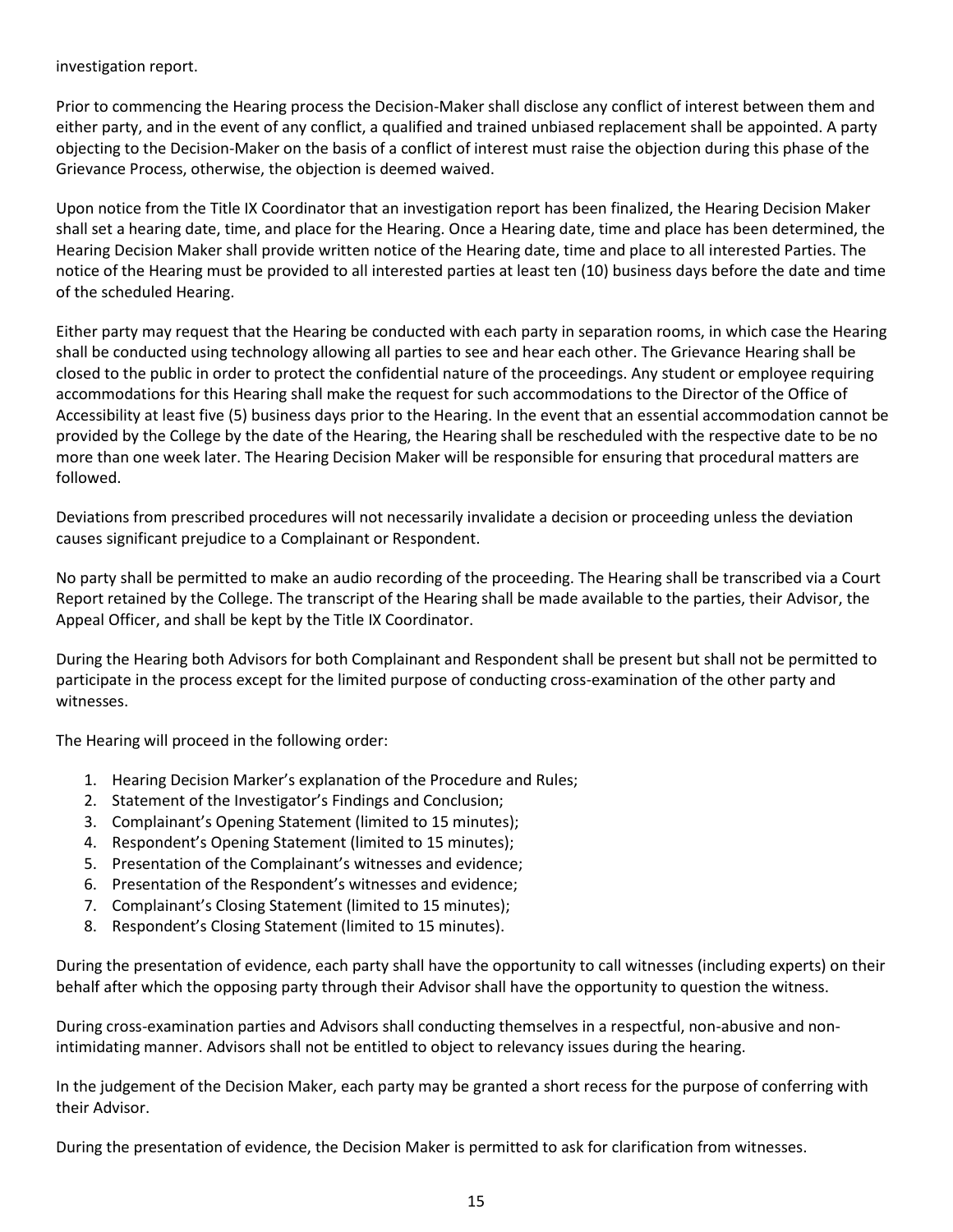Decision Makers shall make a relevancy determination regarding each question asked during cross-examination before the question is answered and shall explain why it is not relevant.

Upon conclusion of the Hearing, the Decision Maker will make a determination based a preponderance of evidence as to whether the alleged conduct occurred or did not occur, and if the conduct occurred whether the conduct constituted a violation for the Policy. In reviewing the decision of the investigator, the Decision Maker may substitute its assessment for the findings, conclusion, and decision of the investigator.

The Decision Maker shall not rely upon any statement from any party or any witness who does not participate in the Hearing and shall not draw any inference from as to responsibility from such a statement.

The Decision Maker shall provide a written report of their findings and determinations in writing to all parties, their Advisors, and the Title IX Coordinator within ten (10) days after the hearing. The written report shall contain the following information:

- 1. Identification of allegations potentially constituting sexual harassment;
- 2. Description of procedural steps (from filing complaint through determination);
- 3. Findings of fact supporting determination;
- 4. Conclusion regarding the application of the Policy to the facts;
- 5. Statement of and rational for results as to each allegation;
- 6. Statement of and rational for sanction/remedies to be implemented;
- 7. Statement of whether remedies are designed to restore/preserve equal access to the education program/activity;
- 8. Appeal Instructions; and
- 9. Date that the Written Determination becomes final (day appeal decided and if no appeal day after filing appeal).

### <span id="page-16-0"></span>1060.17 Appeal

An appeal must be filed within 10 (ten) days of the decision being appealed by submitting a written statement as to the basis and reason for the appeal to the Title IX Coordinator.

Appeals may be submitted on the following basis: (1) procedural irregularity that affected the outcome of the matter; (2) new evidence or witness(s) that were not reasonably available at the time determination regarding responsibility or dismissal was made which could affect the outcome of the matter; (3) the existence of an alleged conflict of interest or bias that affected the outcome of the matter.

Within five (5) days of the receipt of an Appeal, the Title IX Coordinator shall provide Notice of the Appeal to all Parties. The Title IX Coordinator shall also appoint an Appeal Officer, who shall not be the investigator or Hearing Decision Maker, to make a determination regarding the appeal based upon the Investigatory Report, the Hearing Report, the written appeal, and the response to the written appeal.

Prior to commencing the Appeal process the Appeal Officer shall disclose any conflict of interest between them and either party, and in the event of any conflict, a qualified and trained unbiased replacement shall be appointed. A party objecting to the Appeal Officer on the basis of a conflict of interest must raise the objection during his phase of the Grievance Process, otherwise, the objection is deemed waived.

The non-appealing party shall have ten (10) days to provide a response to the appeal.

Within ten (10) days of receipt of the response to the appeal the Appeal Officer shall issue a written decision simultaneously to all parties, their advisors and the Title IX Coordinator regarding the Appeal Decision. The written Appeal Decision shall articulate the basis on which the Appeal Decision was reached. Upon issuance of the Appeal Decision the Grievance Process shall be considered concluded and all sanctions imposed, and remedies provided, shall take effective.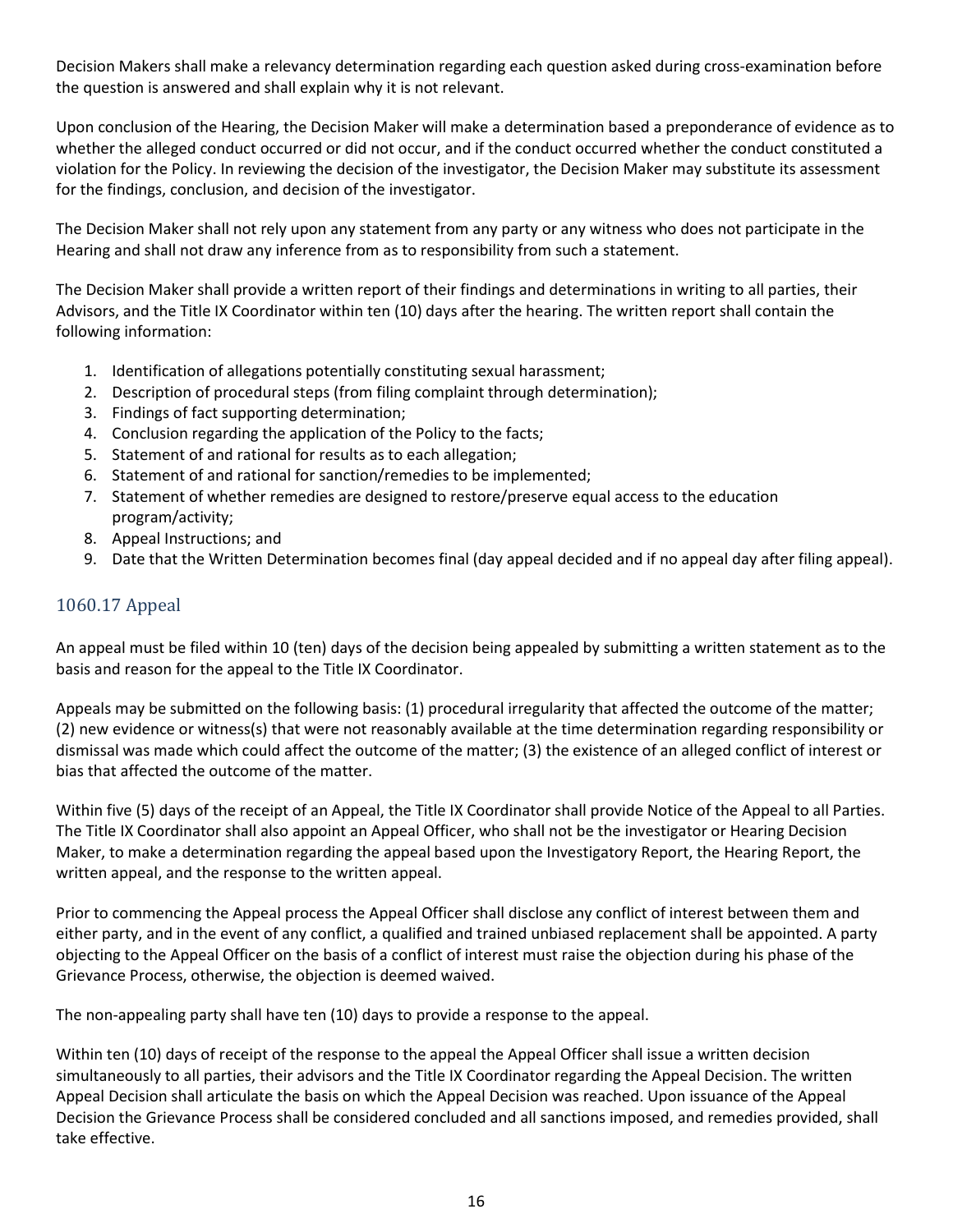### <span id="page-17-0"></span>1060.18 Reasonable Accommodations

The College will take reasonable steps to ensure that any reporting forms, information, or training about sexual discrimination/harassment will be provided in a manner that is accessible to students and employees with disabilities.

### <span id="page-17-1"></span>1060.19 English Language Learners

The College will take reasonable steps to ensure that any reporting forms, information, or training about sexual discrimination/harassment will be provided in a manner accessible to students who are English language learners.

#### <span id="page-17-2"></span>1060.20 Potential Sanctions

Sanctions will be imposed upon a finding that a student or employee has violated this Policy. A student or employee who fails to complete the sanction will be considered to have committed another violation of this Policy. Violations involving impairment from the voluntary use of alcohol and/or use of drugs, (other than medically necessary) shall be considered an aggravating, and not a mitigating, factor in sanctioning. All sanctions become part of a student's file or employee's personnel file. The College may withhold awarding a degree, or any other academic achievement, otherwise earned, for a Respondent if the Respondent is found responsible through the Grievance Procedure. Potential sanctions for students found by the College to have violated this Policy may include, but are not limited to:

Censure: Censure is a written notice warning to the Respondent to avoid a recurrence of any conduct that violates College Policy.

Disciplinary Probation: Disciplinary probation is a specified period of time, a minimum of one semester, requiring the student to avoid a recurrence of any conduct that violates any College Policy that may result in additional college sanctions including suspension or expulsion.

Educational Experiences: Educational experiences are learning opportunities, including but not limited to, community service, drug and alcohol education, and written papers, designated to be completed by the student. In addition, an alcohol and drug assessment and/or behavioral health assessment may be required to be completed by a qualified medical or mental health professional and released to an appropriate college official.

Loss of Privileges: Loss of privileges is a denial of services, privileges, and benefits which may impact participation in extracurricular activities, residence in college housing, college employment, leadership within student organizations and academic activities, for a designated period of time.

Bans, Deactivations and Holds: Bans, deactivations and holds are restriction of access to college services, activities, facilities and registration.

Restitution: Restitution is monetary reimbursement to the College and/or a member of the College community or others to cover the cost of damage, injury, or loss of community or personal property as a result of a violation.

No Contact: The Respondent, Complainant, or both are instructed to not have direct or indirect contact with the other party. This includes but is not limited to contact in person, through electronic means, or through a third party.

Deferred Suspension: Deferred suspension is a designated period of time during which a student is given the opportunity to demonstrate the ability to abide by the College articulated behavioral expectations.

Suspension: Suspension is removal of a student for a defined period of time, for a maximum of six consecutive semesters, during which a student loses all college privileges including, but not limited to, facilities, programs, privileges, classes, and premises. Students who do not attend the College for three or more successive semesters excluding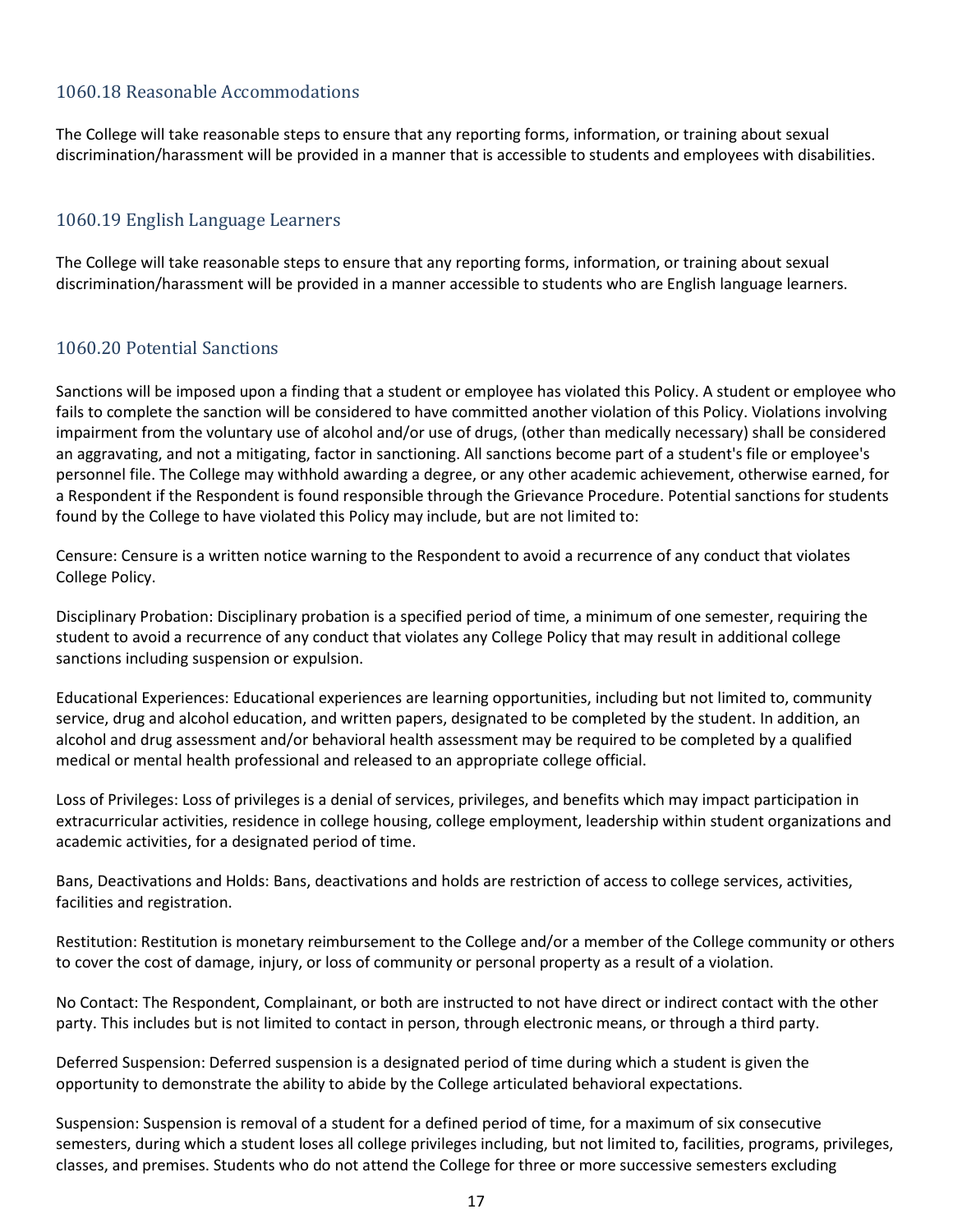summer sessions must submit an application for readmission to the College.

Expulsion: Expulsion is permanent dismissal from the College, administrative withdrawal from classes and loss of all college privileges.

Potential sanctions for employees found by the College to have violated this Policy may include, but are not limited to:

Corrective Plan of Action: Based upon the severity of the violation, an employee found to have violated this Policy may be issued a corrective plan of action which directs the employee.

Training: Any employee found to have violated this Policy may be required to participate in Sexual Harassment Awareness training, including, but not limited to obtaining education regarding this Policy and the laws prohibiting sexual harassment/discrimination.

No Contact: The employee may be directed to have no direct and/or indirect contact with the complainant. This includes but is not limited to contact in person, through electronic means, or through a third party.

Verbal Warning: A verbal warning may be issued to the employee directing that the employee not engage in behavior prohibited by this Policy. The verbal warning will be documented and placed in the employee's personnel file.

Written Warning: A written warning may be issued to the employee directing that the employee not engage in behavior prohibited by this Policy. The written warning will be placed in the employee's personnel file.

Suspension: The employee may be suspended with or without pay for a period of time.

Discharge: The employee may be terminated from their employment from the College.

Potential sanctions for third-parties found by the College to have violated this policy may include, but are not limited to:

Loss of Privileges: The individual and/or entity represented by the individual, may be denied privileges such as access to the College Campus, participation in college activities.

Termination of Business Relationship: Any violation of this Policy by an individual employed with and/or representing a third party may result in the termination of any business relationship between the College and the Third Party.

### <span id="page-18-0"></span>Potential Sources of Support

Potential sources of support for individuals who have been subjected to discrimination/harassment in violation of this Policy include, but are not limited to the following:

#### <span id="page-18-1"></span>Escanaba Campus:

Tri-County Safe Harbor 24-hour crisis line (906) 789-1166 Campus Mental Health Counselor, Michael Dupont (906) 217-4140; dupontmj@excite.com OSF Medical Group (906) 786-5707 19

#### <span id="page-18-2"></span>Iron Mountain Campus:

The Caring House 24-hour crisis line (906) 774-1112 Mental Health Counselor, Mark Young (906) 776-4357, mark@resolvingconcerns.com Dickinson County Healthcare System (906) 774-1313

The College does not endorse any single potential source for support.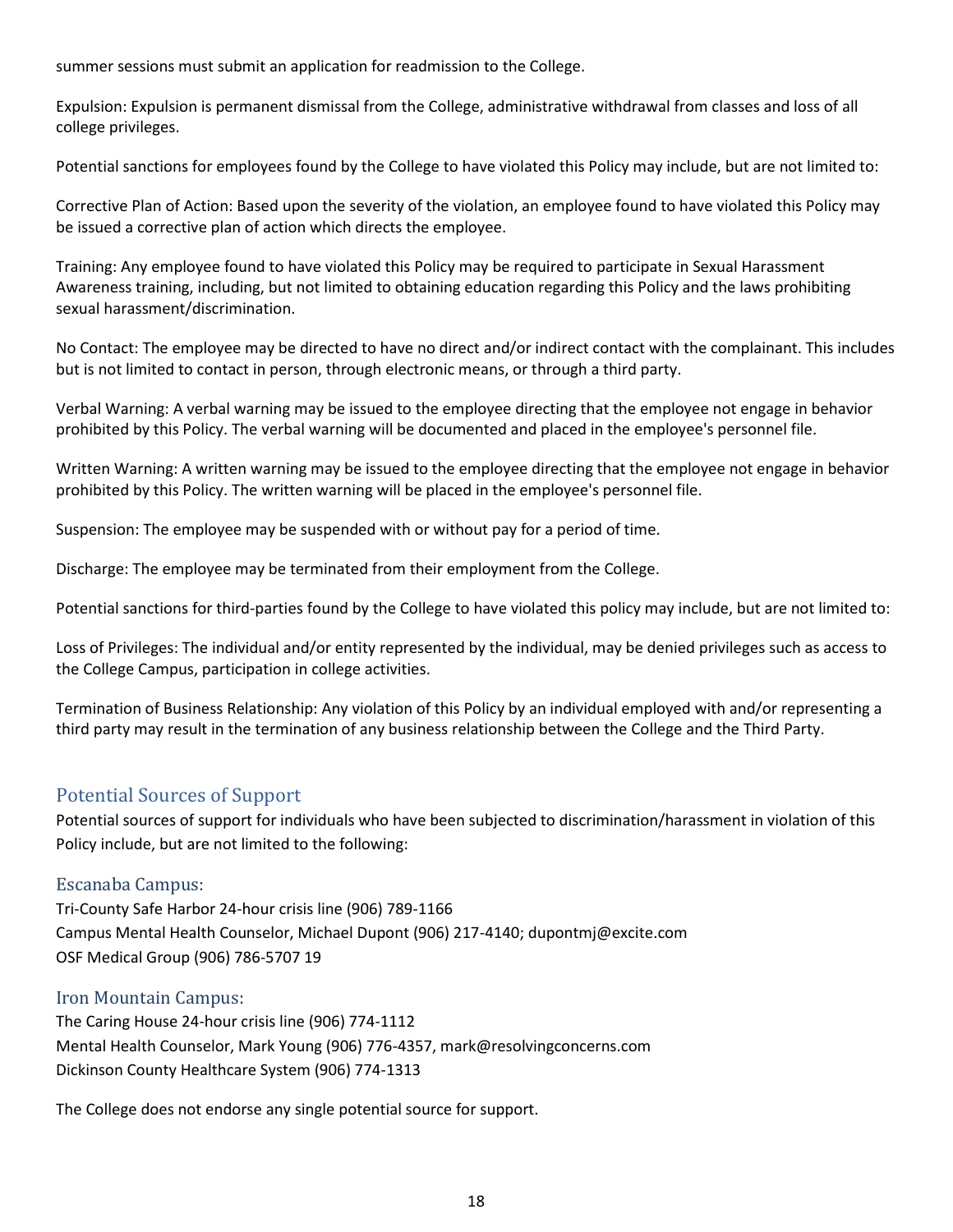### <span id="page-19-0"></span>Training and Educational Programs for Students

Bay College uses a campaign-type strategy for training. All students are to complete an online training that will provide base level definitions, examples, strategies for harm reduction, tools to intervene as a bystander, and how to help friends who are affected. This training is augmented through postings, programs, and multimedia. Below are examples of the training in more detail:

- 1. All students are expected to complete the Think About It online training course through EverFi. The two versions of Think About It are distributed to students depending on the age of the student.
	- a) Think About It for traditional students This course is distributed to all students up to age 23. The course covers a multitude of topics, including the "hook up" culture, defining healthy and abusive relationships, and how to help a friend in an unhealthy relationship. The course explores the relationship between alcohol and decision making, and provides harm-reduction strategies for consuming alcohol in responsible ways. The course goes farther in exploring self-medicating through drugs and alcohol, and looking at the connection between alcohol and sexual violence. Sexual violence is then explored, including definitions of consent, sexual coercion, and sexual violence. Participants then learn about bystander intervention, and simple ways then can intervene in situations that are safe and easy to do. The course then explains sexual harassment.
	- b) Think About It for adult learners this course is distributed to all students 24 years old and up. Topics covered include cultural attitudes around sexual discrimination and misconduct, terminology, understanding and recognizing what sexual harassment and misconduct are, and what Bay College's policy is regarding these topics. The course also speaks to healthy relationships and factors to consider in order to make positive choices around relationships and helping friends.
- 2. A video that offers an easy way of understanding consent is shown before each Campus Activities Board sponsored movie.
- 3. Various posters that explore healthy relationships, gender norms in relationships, social norming regarding alcohol and sex, and dating violence are spread across campus.
- 4. Tri-County Safe Harbor (Delta County) and The Caring House (Dickinson County) have been partnered with to offer the Clothesline Project, a program where participants can decorate t-shirts to display to show support for victims of domestic violence as well as share their own stories. Tri-County Safe Harbor and the Caring House also provide programs on dating violence on each campus.

## <span id="page-19-1"></span>Missing Student Notification Policy

Students who reside in on-campus housing are encouraged to provide an emergency contact and/or a missing person's contact. These contacts do not have to be the same. The contact information will be confidentially collected and stored. If a student is determined missing for 24 hours, the College will notify the appropriate law enforcement agency and if the missing student is under 18 years of age, and not an emancipated individual, the College and/or law enforcement will notify a custodial parent or guardian. If a member of the College community believes that a student who resides in on-campus housing is missing, it should be reported to a Campus Security Authority so that appropriate action can be taken. This procedure does not preclude implementing action in less than 24 hours if the circumstances warrant.

## <span id="page-19-2"></span>Training and Educational Programs for Employees

Bay College uses a campaign-type strategy for training. All Faculty and Staff members are given a basic overview of definitions of Title IX, examples of violations and an understanding of what a "Responsible Employee" is in a Collegewide training setting during our bi-annual in August and January each year. In addition to this, all employees are expected to complete an online training that provides base level definitions, examples, expectations as a responsible employee/mandatory reporter, and how to report incidents in a timely manner. Below are examples of the training in more detail: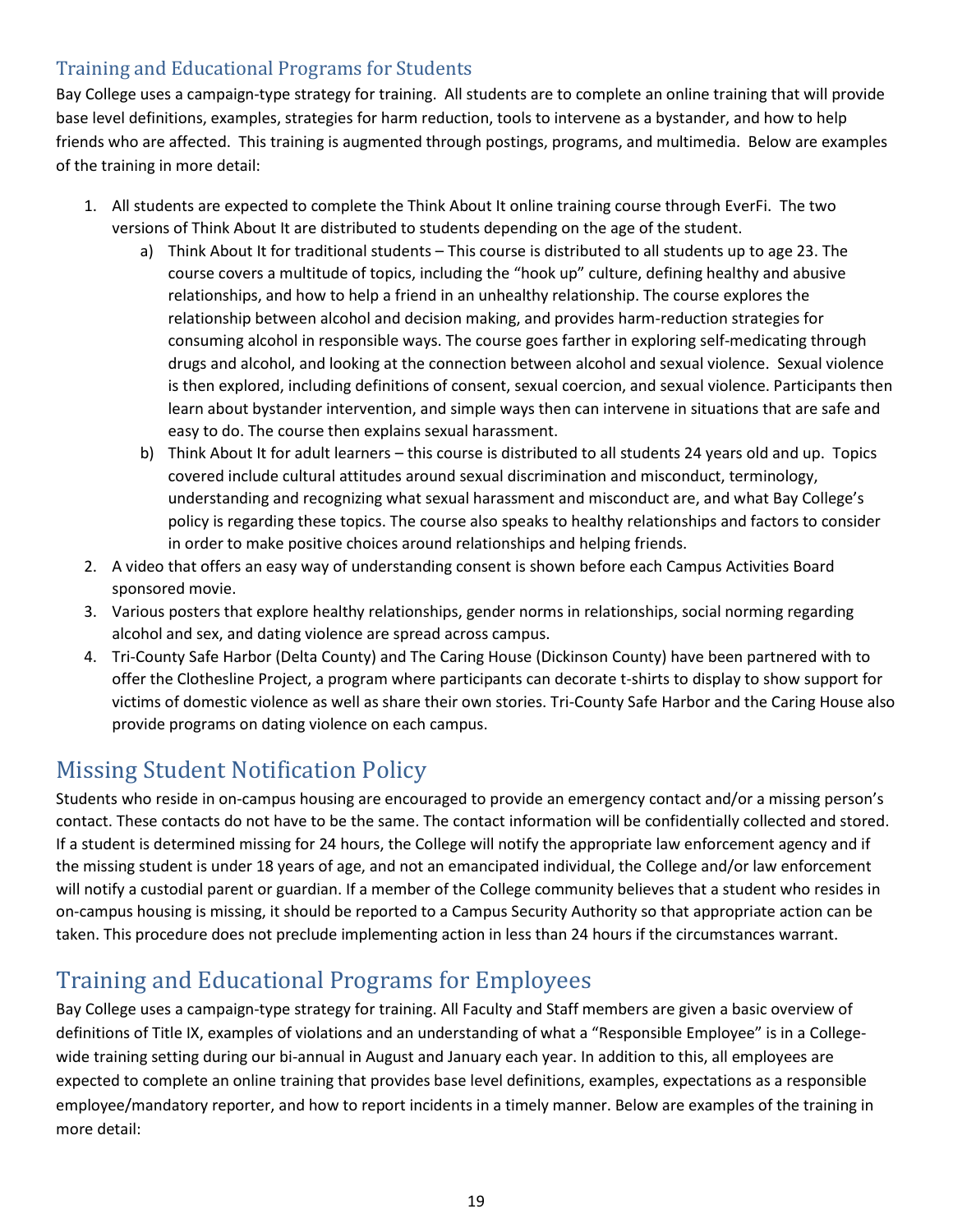- 1. All employees are required to complete online Title IX training focused on Anti-Harassment and Discrimination Prevention through EverFi. There will be two versions of this training – one for employees who have a supervisory role and one for those who do not.
	- a) "Intersections" Supervisor Anti-Harassment (Supervisors)
	- b) "Intersections" Preventing Discrimination and Harassment (Non-Supervisors)

Employees are expected to receive this training on an annual basis and progress of completion will be tracked by the Human Resources department to ensure expectations are being met.

2. In addition to online training for employees, the college's Board of Trustee's was provided Title IX training which focused on definitions of Title IX, examples of violations, and an understanding of what a "mandatory reporter" is.

### <span id="page-20-0"></span>**Definitions**

<span id="page-20-1"></span>Domestic Violence: A felony or misdemeanor crime of violence committed—

- a) By current or former spouse or intimate partner of the victim;
- b) By a person with whom the victim shares a child in common;
- c) By a person who is cohabitating with, or has cohabitated with, the victim as a spouse or intimate partner;
- d) By a person similarly situated to a spouse of the victim under the domestic or family violence laws of the jurisdiction in which the crime of violence occurred; or
- e) By any other person against an adult or youth victim who is protected from that person's acts under the domestic or family violence laws of the jurisdiction in which the crime of violence occurred.

<span id="page-20-2"></span>Dating Violence: Violence committed by a person who is or has been in a social relationship of a romantic or intimate nature with the victim (this includes online dating)—

- a) The existence of such a relationship shall be based on the reporting party's statement and with consideration of the length of the relationship, the type of relationship, and the frequency of interaction between the persons involved in the relationship.
- b) For the purposes of this definition, dating violence includes but is not limited to, sexual or physical abuse or the threat of abuse. Dating Violence does not include acts covered under the definition of domestic abuse.

<span id="page-20-3"></span>Sexual Assault: An offense that meets the definition of rape, fondling, incest, or statutory rape as used in the FBI's Uniform Crime Reporting (UCR) program. Per the National Incident-Based reporting System User manual form the FBI UCR program, a sex offense is "any sexual act directed against another person without the consent of the victim, including instances where the victim is incapable of giving consent."

- Rape: The penetration, no matter how slight, of the victim's vagina or anus with any body part or object, or oral penetration by a sex organ of another person, without the consent of the victim.
- Fondling: The touching of the private parts of another person for the purpose of sexual gratification, without the consent of the victim, including instances where the victim is incapable of giving consent because of his/her age or because of his/her temporary or permanent mental incapacity.
- Incest: Sexual intercourse between persons who are related to each other within the degrees where marriage is prohibited by law.
- Statutory Rape: Sexual intercourse with a person who is under the statutory age of consent.
- <span id="page-20-4"></span>Stalking: Engaging in a course of conduct directed at a specific person that would cause a reasonable person to
	- a) Fear for the person's safety or the safety of others; or
	- b) Suffer substantial emotional distress. For the purposes of this definition
		- i. Course of conduct means two or more acts, including, but not limited to, acts which the stalker directly,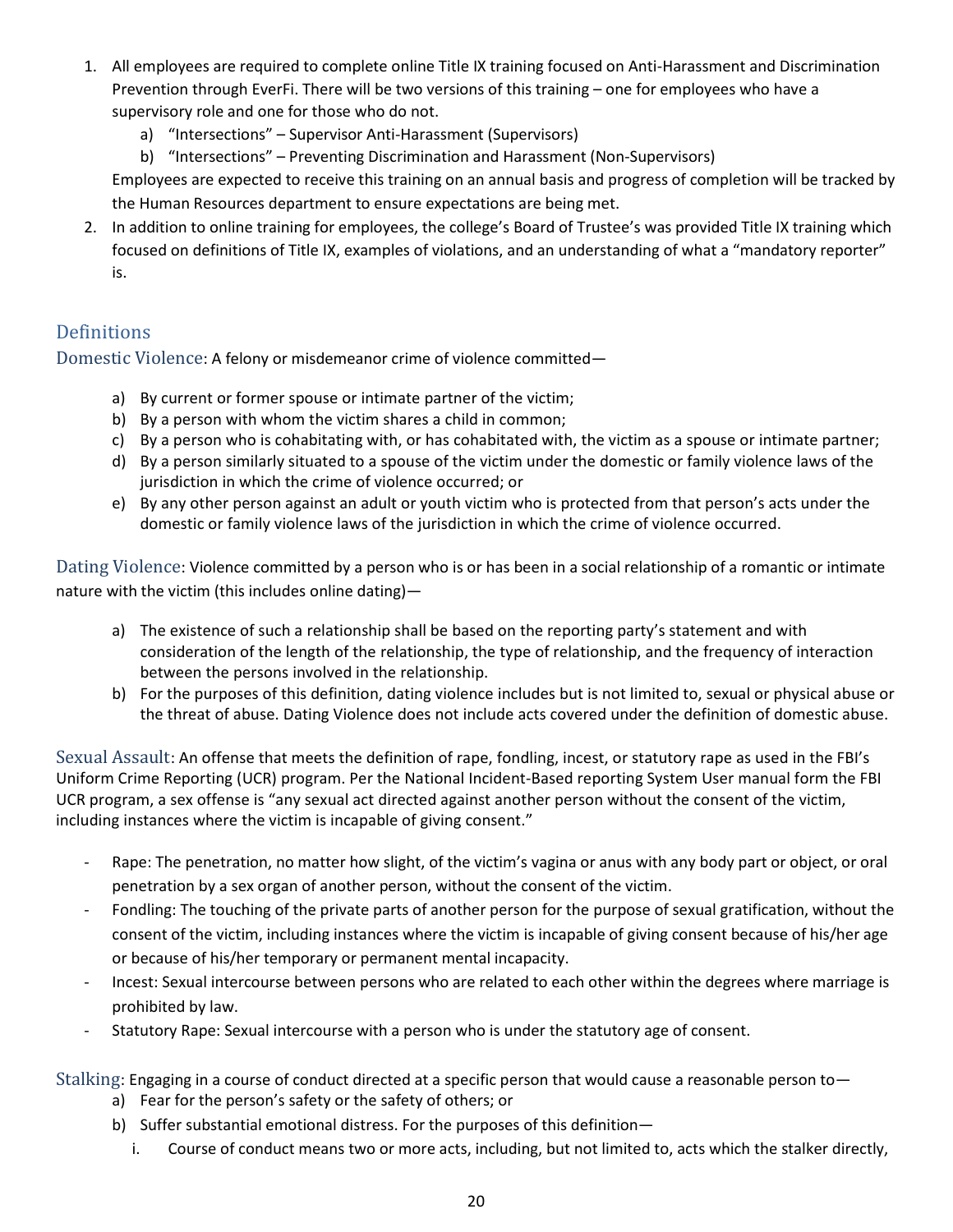indirectly, or through third parties, by any action, method, device, or means follows, monitors, observes, surveils, threatens, or communicates to or about, a person, or interferes with a person's property.

- ii. Reasonable person means a reasonable person under similar circumstances and with similar identities to the victim.
- iii. Substantial emotional distress means significant mental suffering or anguish that may but does not necessarily, require medical or other professional treatment or counseling.

<span id="page-21-0"></span>Consent: Consent is established between persons before engaging in any type of sexual activity. It is active and mutual participation during any sexual activity. Those involved are fully conscious and aware in the decision-making process. Communication is clear between both parties in any type of intimate relationship and there exists a clear and concise intent to act. Consent **is not** a sexual act as a result of force, coercion or threats, engaging in any sexual activity when one party is unable to give consent due to being physically helpless, mentally incapable due to drugs or alcohol, or mentally disabled, given by silence or when an individual is passed out, or engaging in sexual activity with someone who is not of sufficient age.

In Michigan, consent is not an element of criminal sexual conduct that prosecutors are required to disprove beyond a reasonable doubt. Rather, it is an affirmative defense available for defendants who are charged with committing criminal sexual conduct under some of the provided for circumstance. For instance, it may be used to negate the elements of "force or coercion." According to Michigan's standard criminal jury instructions, a person consents to a sexual act by agreeing to it freely and willingly, without being forced or coerced. It is not necessary to show that the complainant resisted the defendant to prove that this crime was committed. Nor is it necessary to show that the complainant did anything to lessen to damage to him/herself (Mich, CJI@d 20.27).

## <span id="page-21-1"></span>Sex Offender Registration

In accordance to the "Campus Sex Crimes Prevention Act" of 2000, which amends the Jacob Wetterling Crimes Against Children and Sexually Violent Offender Registration Act, the Jeanne Clery Act and the Family Educational Rights and Privacy Act of 1974, Bay College is providing a link to the Michigan State Police Sex Offender Registry. This act requires institutions of higher education to issue a statement advising the campus community where law enforcement information provided by a State concerning registered sex offenders may be obtained. It also requiressex offenders already required to register in a State to provide notice of each institution of higher education in that State at which the person is employed, carries a vocation, or is a student. In the State of Michigan, convicted sex offenders must register with the Sex Offender and Crimes Against Minors Registry maintained by the State Police.

The Sex Offenders [Registration](http://www.legislature.mi.gov/(S(lfq0bkoswok5tpjobgocmn2g))/mileg.aspx?page=getobject&objectname=mcl-act-295-of-1994&queryid=6439389&highlight) Act, MCL 28.721et seq., directs the Michigan State Police to develop and maintain a public registry and provides guidelines on the type of offender information available to the public. The registration requirements of the Sex Offenders Registration Act are intended to provide the people of this state with an appropriate, comprehensive, and effective means to monitor those persons who pose such a potential danger.

In accordance with the Wetterling Act, Megan's Law and the Campus Sex Crimes Prevention Act of 2000, it is now mandatory that all registered sex offenders report to the law enforcement agency having jurisdiction in which the institution of higher learning is located. The Michigan Public Sex Offenders Registry can be accessed at <http://www.mipsor.state.mi.us/>

### <span id="page-21-2"></span>Bay College Policy 4013: Enrolled Students Listed on the sex offenders Registry

It is the policy of Bay de Noc Community College that all enrolled students, and/or students seeking admission, who have been convicted of a crime requiring registration on the sex offender's registry, participate in an individualized assessment for the purpose of determining whether the student poses a threat to the health, welfare and safety of the campus community and its constituents.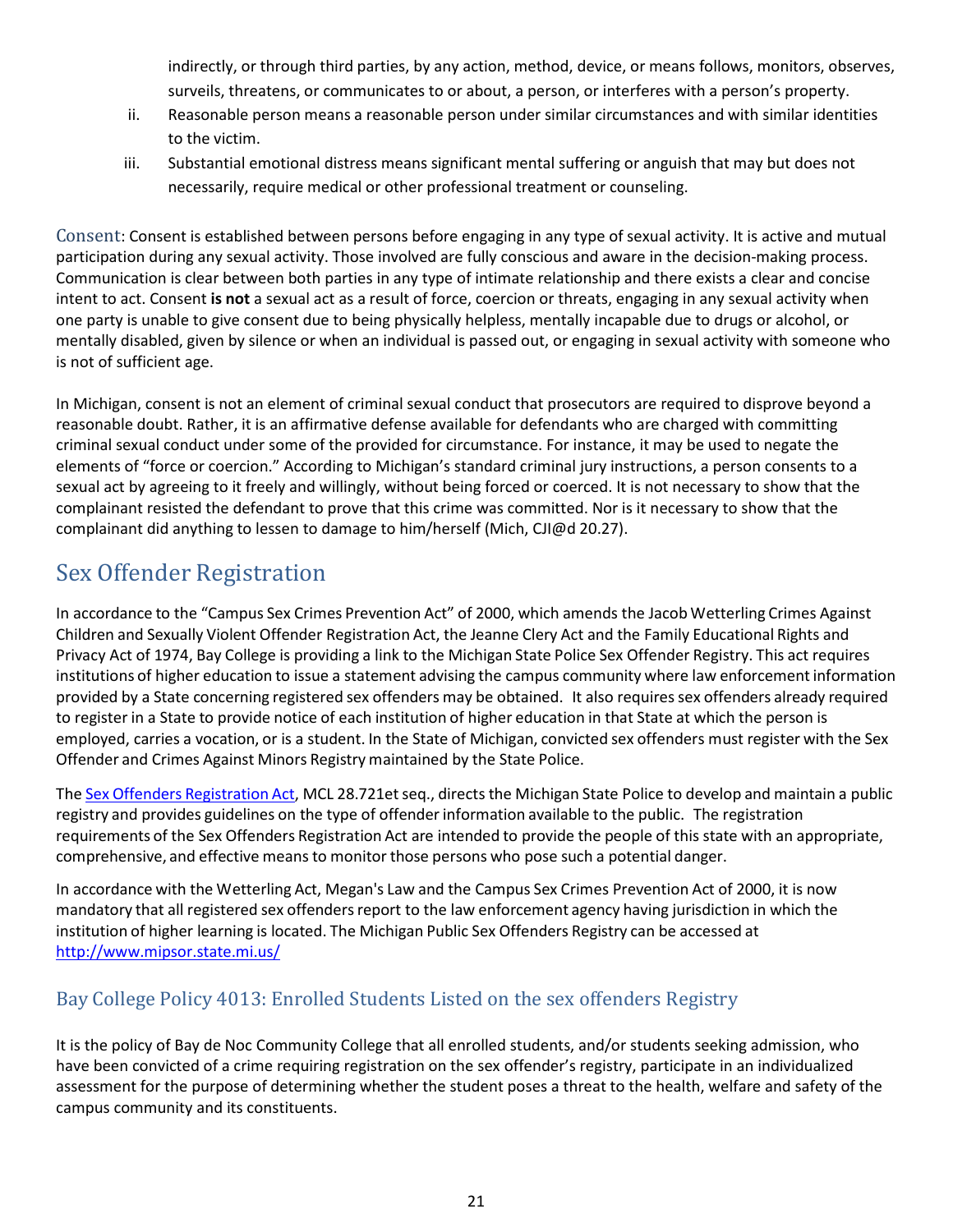#### PROCEDURE:

- 1. The Vice President of Student Services will be responsible for determining whether the continued presence of any enrolled or potential student, who is a registered sex offender, poses a serious threat to the well-being or safety of College personnel, students, or to the property or operation of the College and its functions. The President of the College may further designate any other College official to administer this policy as appropriate.
- 2. Any Student, or potential student, at Bay College is required to disclose their status as a registered sex offender to the Vice President of Student Services. Students applying to Bay College are required to provide this notice at same time as they are submitting their application for admission. Enrolled students are required to provide this notice within ten days after the publication of this procedure on the College's Website. Any student, or potential student, failing to provide notice of their status as a registered sex offender to the College constitutes a violation of the Student Code of Conduct, and the student is subject to discipline, up to and including expulsion from the College.
- 3. After providing notice of their status as a registered sex offender, such student is required to meet with the Vice President of Student Services, members of the Behavioral Assessment Team (BAT), and other Bay College Employees as needed (at the discretion of the Vice President of Student Services). This meeting will occur within thirty (30) days after such notification. During the meeting, the following information is required to be provided:
	- A. Nature of the offense for which he/she has been convicted.
	- B. Justification, including written verification, for consideration of admission or continued enrollment.
	- C. Parole officer contact information and conditions of parole, if applicable. It is the student's burden to provide the above information. The Vice President of Student Services, working from the advice of the other members of the committee, will make an admission and/or continued enrollment decision after meeting with the student. Criteria used to determine attendance will include, but not be limited to:
		- i. Publicly available police and court reports, including the terms of any sentencing;
		- ii. A documented pattern of behavior versus a single incident;
		- iii. Documentation provided by and/on behalf of the student, or person seeking admission or continued enrollment (e.g., parole officer reports, judicial/law enforcement recommendations, personal recommendations).
- 4. If continuation enrollment is denied, the convicted sex offender who became an enrolled student prior to the College's notification of the individual's convicted sex offender status will receive a certified letter at the home address listed in the student information system. The written notification will require the individual to initiate an appeal of the Dean of Enrollment Management's decision within ten (10) calendar days from the date of mailing of the notification by the College in order to receive consideration to remain enrolled. The individual will remain provisionally enrolled and permitted to take classes pending the outcome of the appeal process. Failure by the convicted sex offender to follow the appeals process within ten (10) calendar days of notification from the College will result in written notice of administrative withdrawal of all current and future classes at the College, and forfeiture of the individual's right to appeal.
- 5. The Appeal Process shall be as follows:

All appeals from the denial of continued enrollment must be submitted in writing to the Vice President of Student Services within ten (10) calendar days from the date of mailing of the notification of denial of continued enrollment. The Vice President of Student Services shall submit the appeal within two (2) business days to the Appeal's Committee Chairperson. A written appeal of the denial of continued enrollment must state the following: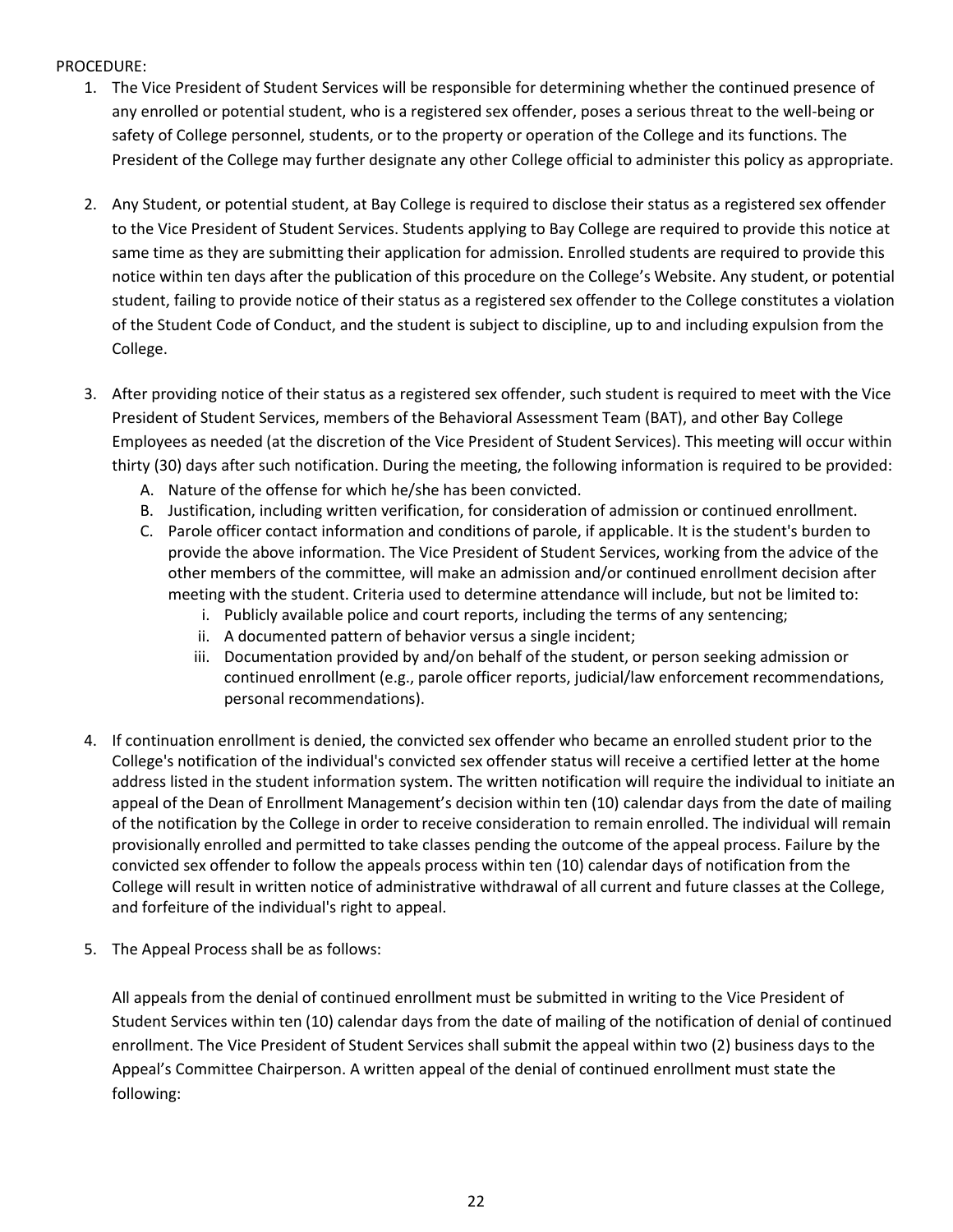## <span id="page-23-0"></span>Policy on Alcoholic Beverages & Illegal Drugs

The possession, sale, or the furnishing of alcohol and/or illegal drugs on the College campus is governed by Bay College's Alcohol Policy and Michigan state law. Laws regarding the possession, sale, consumption or furnishing of alcohol is controlled by the Michigan Liquor Commission. However, enforcement of alcohol laws on-campus is the primary responsibility of local law enforcement. Bay College's campuses have been designated "Drug free" and only under certain circumstances is the consumption of alcohol permitted. The possession, sale, manufacture or distribution of any controlled substance is illegal under both state and federal laws. Such laws are strictly enforced by local law enforcement agencies. Violators are subject to College disciplinary action, criminal prosecution, fine and imprisonment. It is unlawful to sell, furnish or provide alcohol to a person under the age of 21. The possession of alcohol by anyone under 21 years of age in a public place or a place open to the public is illegal. It is also a violation of Bay College's Alcohol Policy for anyone to consume or possess alcohol in any public or private area of campus without prior College approval. Organizations or groups violating alcohol/substance policies or laws may be subject to sanctions by the College.

## <span id="page-23-1"></span>Alcohol & Substance Abuse Information

### <span id="page-23-2"></span>Prevention Programs

College policy prohibits the illicit use of drugs and the abuse of alcohol by students and employees. The college's program related to the prevention of drug use and abuse includes dissemination of informational materials, counseling services, referrals and college disciplinary actions.

**Counseling Services**: A licensed mental health counselor provides limited services for students and can refer students to external local resources. Employees can utilize the Employee Assistance Program (EAP) offered at both campuses.

**Referral Services**: A licensed mental health counselor will make appropriate referrals to local service agencies.

**College Disciplinary Actions**: Office of Vice President of Operations, Behavioral Assessment Team, Human Resources, and Title IX Coordinator and Deputy Coordinators.

## <span id="page-23-3"></span>Local, State & Federal Legal Sanctions

### <span id="page-23-4"></span>Legal Sanctions – Laws Governing Alcohol

The State of Michigan sets 21 as the minimum age to purchase or possess any alcoholic beverage. Specific ordinances regarding violations of alcohol laws, including driving while intoxicated, are available from local law enforcement.

Penaltiesfor violation of the minimum age alcohol laws include the following:

- 1. Persons under age 21 found possessing alcohol may be given a maximum fine up to \$100, community service, substance abuse screening, substance abuse prevention or treatment and rehabilitation.
- 2. Anyone convicted of fraudulently using a driver's license to buy or attempt to buy alcohol may have his/her driver's license suspended for 90 days and/or be imprisoned for up to 93 days.

## <span id="page-23-5"></span>Emergency Response and Evacuation Procedures

Bay College provides students and employees with three active participation drills per academic year. Two of the drills are intended to mimic evacuation procedures and one is a lock-down exercise. In addition, a manual and ongoing training on emergency response procedures and evacuation protocols is provided. Lockdown training is taught and refreshed annually. As required by policy, employees are required to practice what they learn once per term per classroom and/or office, with students and/or co-workers. The RAVE Panic Button app is used as an Emergency Notification system between employees and emergency/911 dispatch. The college also uses the Alertus system for emergency mass notifications. Lock-down exercises are coordinated with Dickinson and Delta County emergency response employees.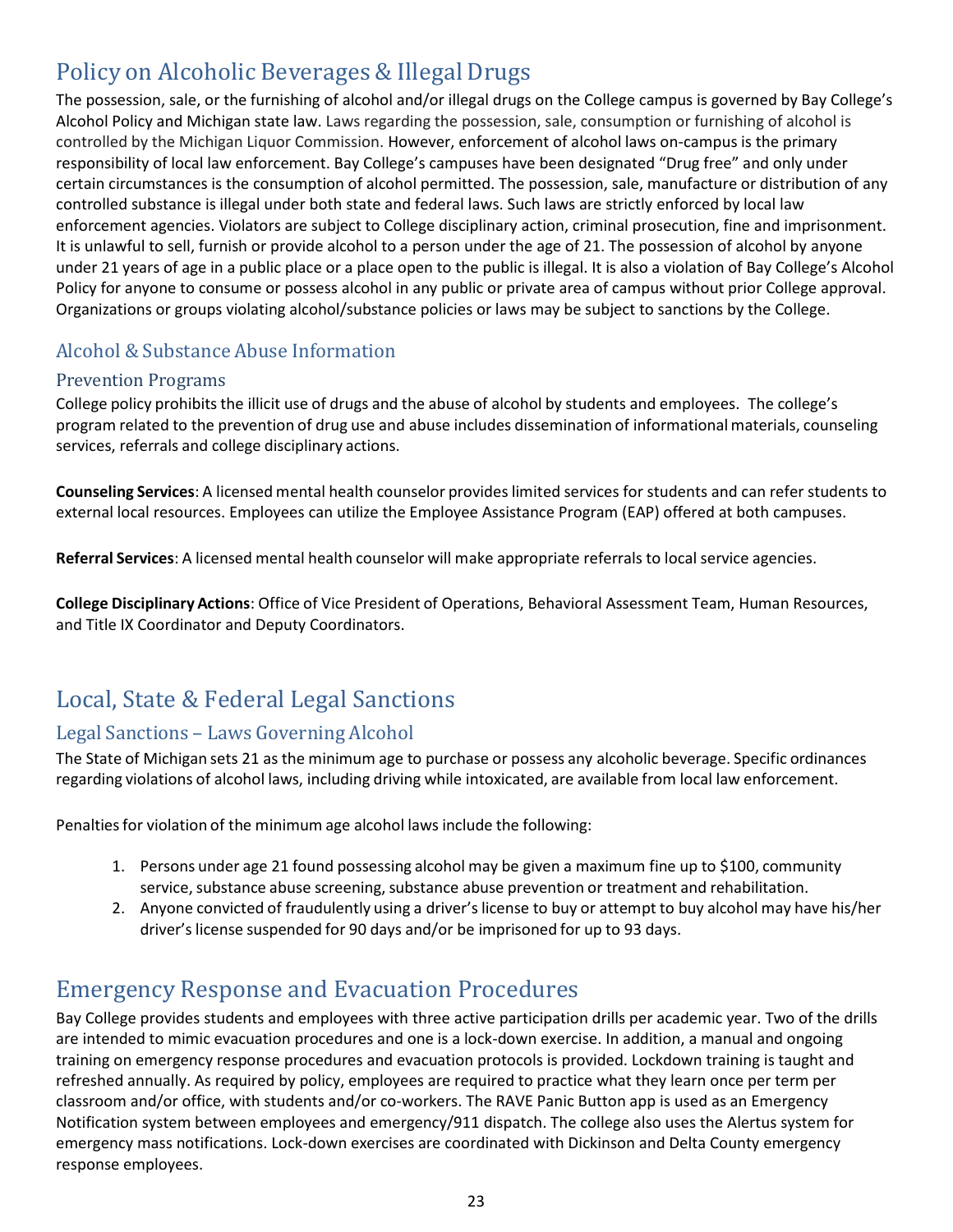Emergency protocols mimic local K-12 protocols in an effort to reinforce what students have already learned in previous years. The Emergency Response Guide is provided to both students and employees on the myBay portal. Students navigate to Current Students -> Forms, Docs, Policies and employees navigate to Employees -> Newsletters-General Info. The direct links are listed below:

Students:

[https://mybay.baycollege.edu/ICS/Current\\_Students/Forms\\_Docs\\_Policies/](https://mybay.baycollege.edu/ICS/Current_Students/Forms_Docs_Policies/) -> Requires Login

Employees:

<https://mybay.baycollege.edu/ICS/Employees/Handouts.jnz> -> Requires Login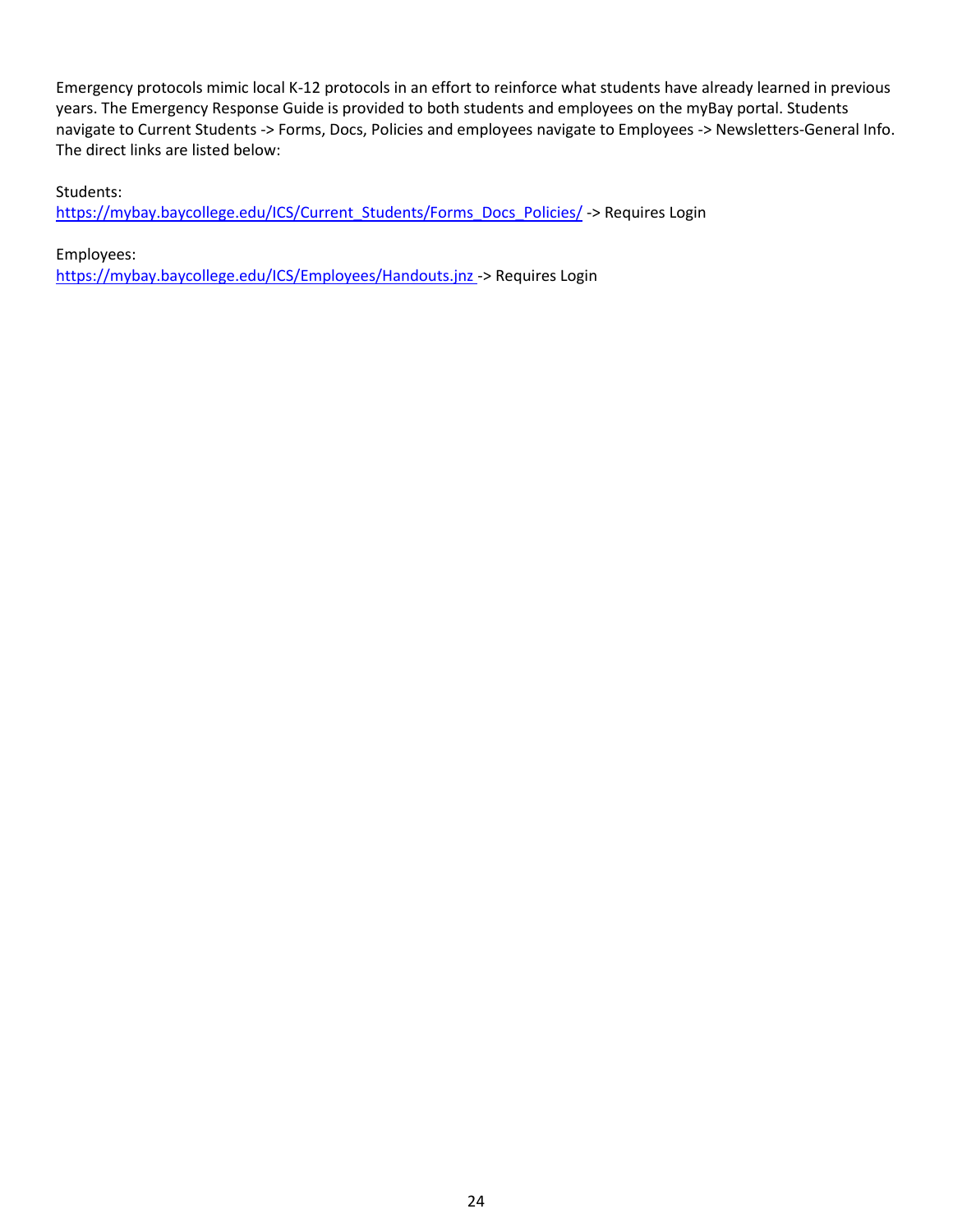## Campus Crime Statistics for Years 2018, 2019, and 2020

## Escanaba Campus

## Criminal Offenses

<span id="page-25-2"></span><span id="page-25-1"></span><span id="page-25-0"></span>

|                                          |                | <b>On Campus</b> |              |             | <b>Non-Campus</b> |                |                | <b>Public Property</b> |                | <b>On Campus</b><br><b>Residential Only</b> |                |                |  |
|------------------------------------------|----------------|------------------|--------------|-------------|-------------------|----------------|----------------|------------------------|----------------|---------------------------------------------|----------------|----------------|--|
| <b>Criminal</b><br><b>Offense</b>        | 2018           | 2019             | 2020         | 2018        | 2019              | 2020           | 2018           | 2019                   | 2020           | 2018                                        | 2019           | 2020           |  |
| Murder/Non-<br>Negligent<br>Manslaughter | $\overline{0}$ | $\mathbf 0$      | $\mathbf 0$  | $\mathbf 0$ | $\mathbf 0$       | $\mathbf 0$    | $\mathbf 0$    | $\mathbf 0$            | $\mathbf 0$    | 0                                           | 0              | $\mathbf 0$    |  |
| Manslaughter<br>by Negligence            | $\overline{0}$ | $\overline{0}$   | $\mathbf 0$  | $\mathbf 0$ | $\mathbf 0$       | $\mathbf 0$    | $\overline{0}$ | $\mathbf 0$            | $\overline{0}$ | $\mathbf 0$                                 | $\overline{0}$ | $\mathbf 0$    |  |
| <b>Sex Offenses</b>                      |                |                  |              |             |                   |                |                |                        |                |                                             |                |                |  |
| Rape                                     | $\mathbf{1}$   | $\mathbf 0$      | $\mathbf{1}$ | $\mathbf 0$ | $\mathbf 0$       | $\mathbf 0$    | $\mathbf 0$    | $\mathbf 0$            | $\mathbf 0$    | $\mathbf{1}$                                | $\mathbf 0$    | $\mathbf 0$    |  |
| Fondling                                 | 0              | $\mathbf 0$      | 0            | 0           | $\mathbf 0$       | $\mathbf 0$    | $\mathbf 0$    | $\mathbf 0$            | 0              | 0                                           | 0              | $\mathbf 0$    |  |
| Incest                                   | $\mathbf 0$    | $\mathbf 0$      | $\mathbf 0$  | $\mathbf 0$ | $\mathbf 0$       | $\mathbf 0$    | $\mathbf 0$    | $\mathbf 0$            | $\mathbf 0$    | $\mathbf 0$                                 | 0              | $\mathbf 0$    |  |
| Statutory<br>Rape                        | 0              | $\mathbf 0$      | $\mathbf 0$  | 0           | $\mathbf 0$       | $\overline{0}$ | $\mathbf 0$    | $\mathbf 0$            | $\mathbf 0$    | 0                                           | 0              | $\overline{0}$ |  |
| Robbery                                  | $\mathbf 0$    | $\mathbf 0$      | $\mathbf 0$  | $\mathbf 0$ | $\overline{0}$    | $\mathbf 0$    | $\mathbf 0$    | $\overline{0}$         | $\overline{0}$ | $\mathbf 0$                                 | 0              | $\mathbf 0$    |  |
| Aggravated<br>Assault                    | $\overline{0}$ | $\mathbf 0$      | $\mathbf{1}$ | 0           | $\mathbf 0$       | $\overline{0}$ | $\mathbf 0$    | $\mathbf 0$            | $\mathbf 0$    | 0                                           | 0              | $\mathbf 0$    |  |
| <b>Burglary</b>                          | $\mathbf 0$    | $\mathbf 0$      | $\mathbf{1}$ | $\mathbf 0$ | $\mathbf 0$       | $\mathbf 0$    | $\mathbf 0$    | $\mathbf 0$            | $\mathbf 0$    | $\mathbf 0$                                 | 0              | $\mathbf{1}$   |  |
| Motor Vehicle<br>Theft                   | $\overline{0}$ | $\mathbf 0$      | 0            | 0           | $\mathbf 0$       | $\overline{0}$ | $\overline{0}$ | $\mathbf 0$            | $\mathbf 0$    | 0                                           | 0              | $\overline{0}$ |  |
| Arson                                    | $\mathbf 0$    | $\mathbf 0$      | $\mathbf 0$  | 0           | $\mathbf 0$       | $\mathbf 0$    | $\mathbf 0$    | $\mathbf 0$            | $\mathbf 0$    | 0                                           | 0              | 0              |  |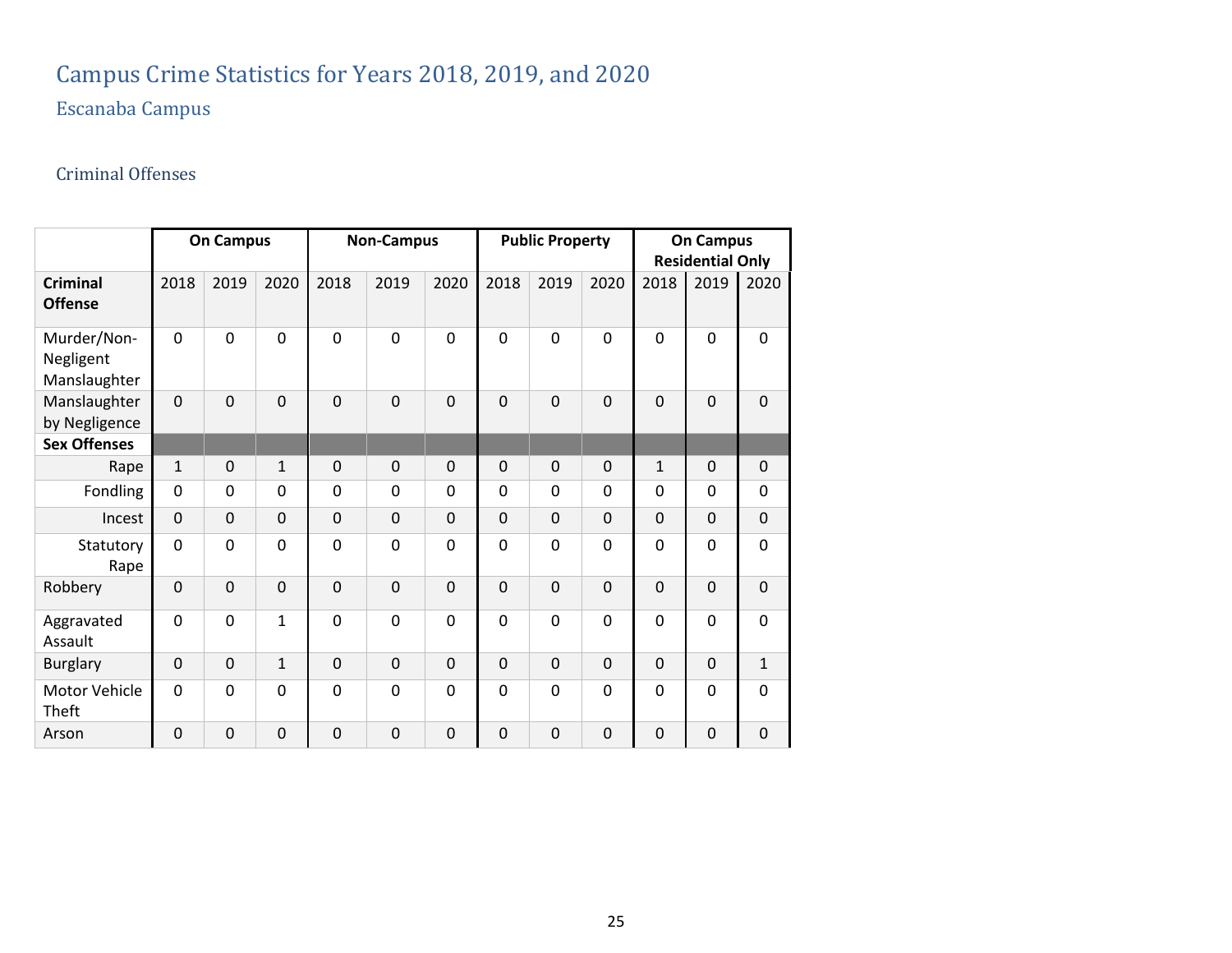### VAWA Offenses

|                      |              | <b>On Campus</b> |      |                | <b>Non-Campus</b> |          |          | <b>Public Property</b> |             |          | <b>On Campus</b><br><b>Residential Only</b> |          |
|----------------------|--------------|------------------|------|----------------|-------------------|----------|----------|------------------------|-------------|----------|---------------------------------------------|----------|
| <b>VAWA Crimes</b>   | 2018         | 2019             | 2020 | 2018           | 2019              | 2020     | 2018     | 2019                   | 2020        | 2018     | 2019                                        | 2020     |
| Domestic<br>Violence | $\mathbf{1}$ | $\mathbf 0$      | 0    | $\mathbf 0$    | $\Omega$          | $\Omega$ | 0        | 0                      | $\mathbf 0$ | 0        | 0                                           | $\Omega$ |
| Dating<br>Violence   | 0            | $\Omega$         | 0    | $\overline{0}$ | $\Omega$          | $\Omega$ | $\Omega$ | $\Omega$               | $\Omega$    | $\Omega$ | $\Omega$                                    | $\Omega$ |
| <b>Stalking</b>      | 1            | 5                | 2    | 0              | $\Omega$          | $\Omega$ | 0        | 0                      | $\Omega$    | 0        | 1                                           | $\Omega$ |

### <span id="page-26-0"></span>Arrests

<span id="page-26-1"></span>

|                          |              | <b>On Campus</b> |          |          | <b>Non-Campus</b> |              | <b>Public Property</b> |                |              | <b>On Campus</b><br><b>Residential Only</b> |      |      |
|--------------------------|--------------|------------------|----------|----------|-------------------|--------------|------------------------|----------------|--------------|---------------------------------------------|------|------|
| <b>Arrests</b>           | 2018         | 2019             | 2020     | 2018     | 2019              | 2020         | 2018                   | 2019           | 2020         | 2018                                        | 2019 | 2020 |
| Weapons Law<br>Violation | $\mathbf{0}$ | $\mathbf{0}$     | 0        | 0        | $\Omega$          | $\mathbf{0}$ | $\mathbf 0$            | 0              | $\Omega$     | $\mathbf 0$                                 | 0    | 0    |
| Drug Law<br>Violation    | $\mathbf{0}$ | $\Omega$         | $\Omega$ | $\Omega$ | $\Omega$          | $\Omega$     | $\Omega$               | $\overline{0}$ | $\mathbf{0}$ | $\Omega$                                    | 0    | 0    |
| Liquor Law<br>Violation  | 1            | 0                | 0        | 0        | $\Omega$          | $\mathbf{0}$ | $\mathbf 0$            | 0              | $\Omega$     | 1                                           | 0    | 0    |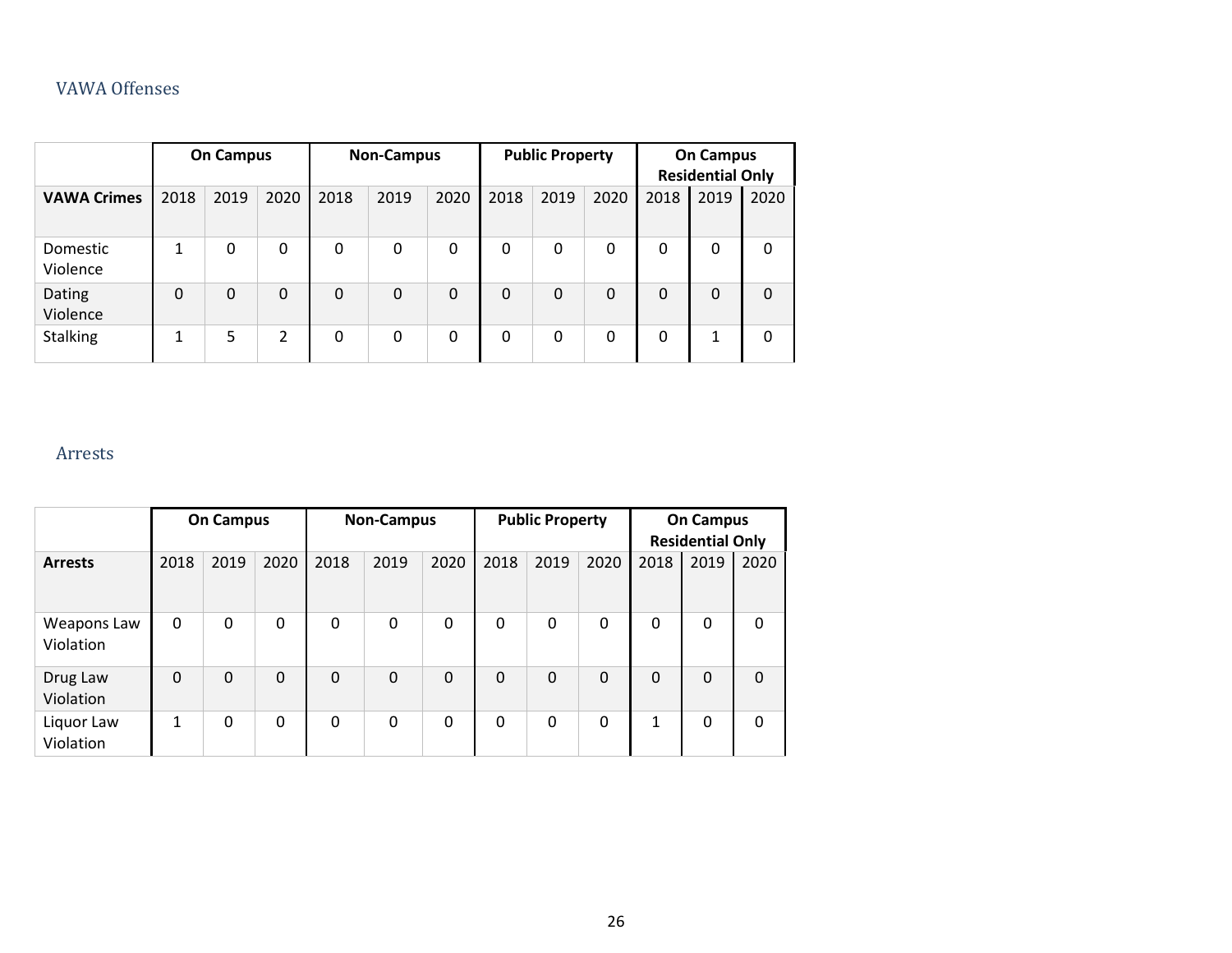|                          |      | <b>On Campus</b> |      | <b>Non-Campus</b> |          |          | <b>Public Property</b> |              |              | <b>On Campus</b><br><b>Residential Only</b> |          |      |
|--------------------------|------|------------------|------|-------------------|----------|----------|------------------------|--------------|--------------|---------------------------------------------|----------|------|
| <b>Referrals</b>         | 2018 | 2019             | 2020 | 2018              | 2019     | 2020     | 2018                   | 2019         | 2020         | 2018                                        | 2019     | 2020 |
| Weapons Law<br>Violation | 0    | 0                | 1    | 0                 | 0        | 0        | 0                      | $\mathbf{0}$ |              | 0                                           | $\Omega$ | 1    |
| Drug Law<br>Violation    | 24   | $\mathbf{1}$     | 6    | $\Omega$          | $\Omega$ | $\Omega$ | $\Omega$               | $\mathbf{0}$ | $\mathbf{0}$ | 22                                          | $\Omega$ | 5    |
| Liquor Law<br>Violation  | 30   | 18               | 26   | $\mathbf{1}$      | 0        | 0        | 0                      | 0            | $\mathbf{0}$ | 30                                          | 18       | 26   |

### <span id="page-27-0"></span>Unfounded Crimes

There were no unfounded crimes reported for the years 2018, 2019, and 2020.

### Hate Crimes

There was one reported aggravated assault with race bias in 2020.

<span id="page-27-2"></span><span id="page-27-1"></span>There were no reported hate crimes for the years 2018, 2019.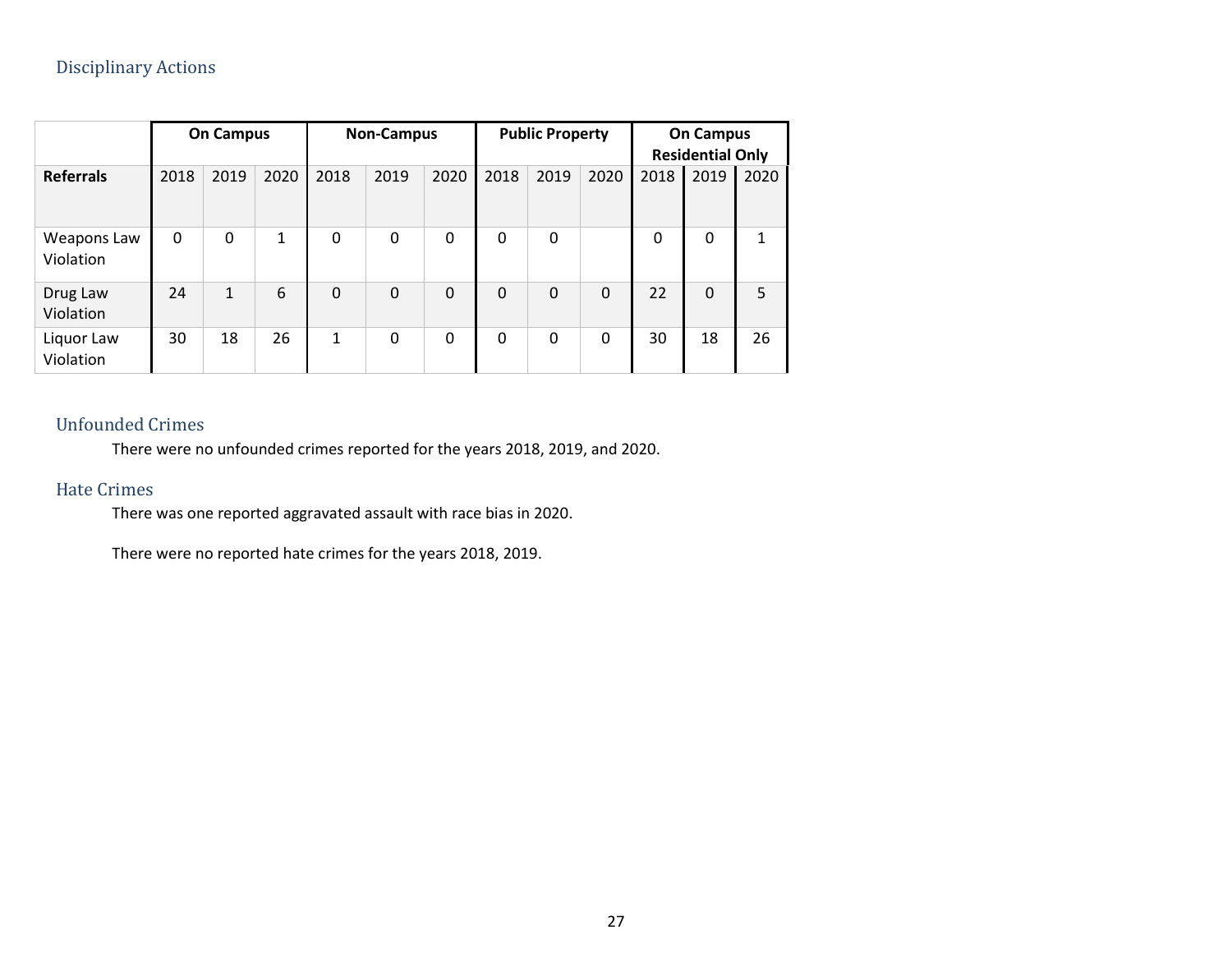# Campus Crime Statistics for Years 2018, 2019, and 2020

Iron Mountain (West) Campus

## Criminal Offenses

<span id="page-28-2"></span><span id="page-28-1"></span><span id="page-28-0"></span>

|                                          | <b>On Campus</b> |             |                | <b>Non-Campus</b> |                |              | <b>Public Property</b> |                |             |
|------------------------------------------|------------------|-------------|----------------|-------------------|----------------|--------------|------------------------|----------------|-------------|
| <b>Criminal</b><br><b>Offense</b>        | 2018             | 2019        | 2020           | 2018              | 2019           | 2020         | 2018                   | 2019           | 2020        |
| Murder/Non-<br>Negligent<br>Manslaughter | 0                | $\mathbf 0$ | $\overline{0}$ | $\overline{0}$    | $\mathbf 0$    | 0            | $\mathbf 0$            | $\overline{0}$ | 0           |
| Manslaughter<br>by Negligence            | $\overline{0}$   | $\mathbf 0$ | $\overline{0}$ | $\overline{0}$    | $\overline{0}$ | $\mathbf 0$  | $\mathbf 0$            | $\overline{0}$ | $\mathbf 0$ |
| <b>Sex Offenses</b>                      |                  |             |                |                   |                |              |                        |                |             |
| Rape                                     | $\mathbf 0$      | 0           | $\mathbf 0$    | $\mathbf 0$       | $\mathbf 0$    | $\mathbf 0$  | 0                      | $\mathbf 0$    | 0           |
| Fondling                                 | $\mathbf 0$      | $\mathbf 0$ | 0              | $\mathbf 0$       | $\mathbf 0$    | $\mathbf 0$  | $\mathbf 0$            | $\mathbf 0$    | 0           |
| Incest                                   | $\mathbf 0$      | $\mathbf 0$ | $\overline{0}$ | $\overline{0}$    | $\overline{0}$ | $\mathbf 0$  | $\mathbf 0$            | $\overline{0}$ | 0           |
| <b>Statutory Rape</b>                    | 0                | 0           | 0              | $\mathbf 0$       | 0              | $\mathbf{0}$ | 0                      | $\mathbf 0$    | 0           |
| Robbery                                  | $\overline{0}$   | $\mathbf 0$ | $\overline{0}$ | $\overline{0}$    | $\overline{0}$ | $\mathbf 0$  | $\mathbf 0$            | $\overline{0}$ | $\mathbf 0$ |
| Aggravated<br>Assault                    | 0                | $\mathbf 0$ | 0              | $\mathbf 0$       | $\mathbf 0$    | 0            | $\mathbf 0$            | $\mathbf 0$    | $\mathbf 0$ |
| <b>Burglary</b>                          | $\mathbf 0$      | $\mathbf 0$ | $\overline{0}$ | $\mathbf 0$       | $\mathbf 0$    | 0            | $\mathbf 0$            | $\overline{0}$ | $\mathbf 0$ |
| Motor Vehicle<br>Theft                   | $\mathbf 0$      | $\mathbf 0$ | 0              | $\mathbf 0$       | $\mathbf 0$    | 0            | $\mathbf 0$            | $\mathbf 0$    | $\mathbf 0$ |
| Arson                                    | $\mathbf 0$      | $\mathbf 0$ | $\overline{0}$ | $\mathbf 0$       | $\overline{0}$ | $\mathbf 0$  | $\mathbf 0$            | $\overline{0}$ | $\mathbf 0$ |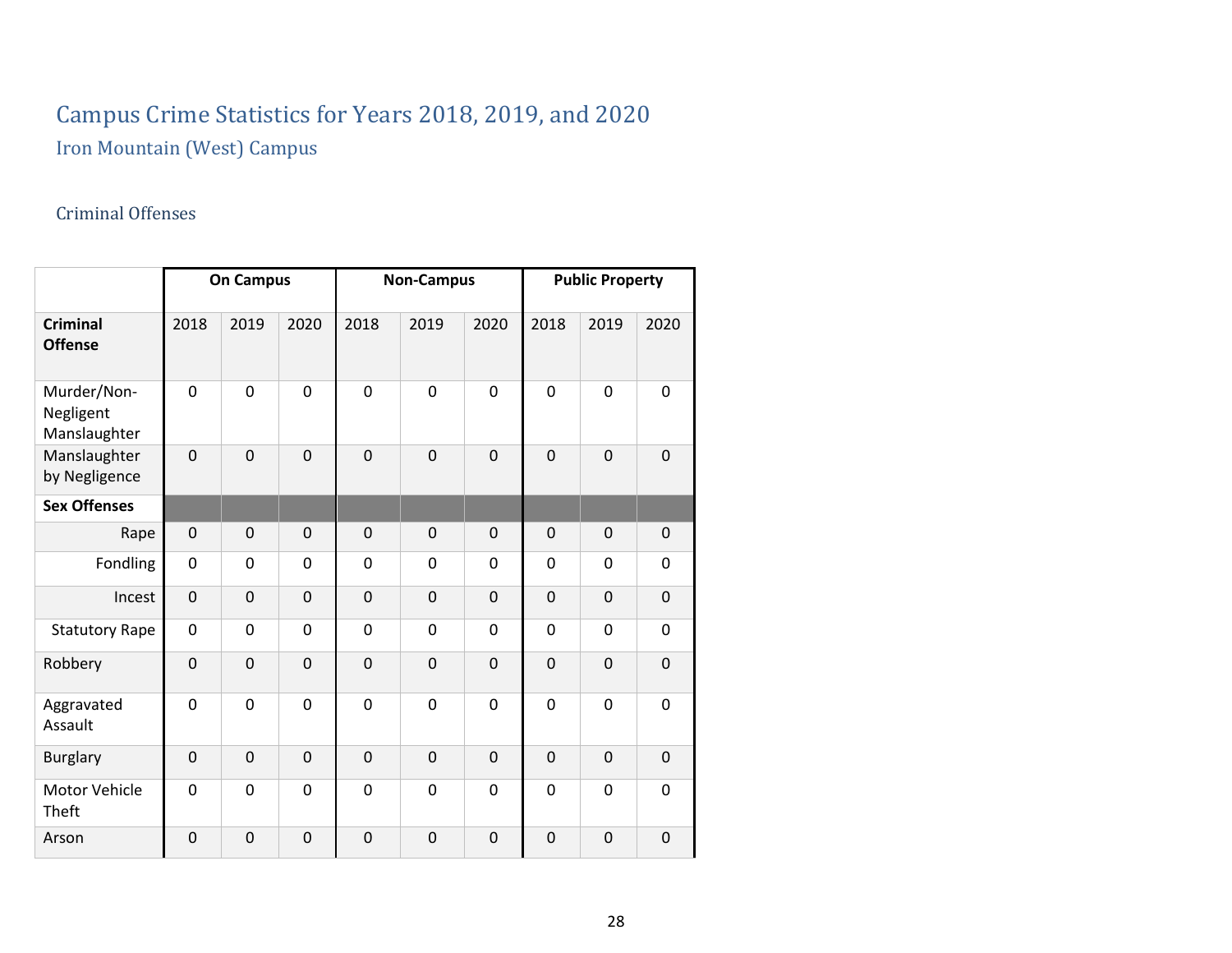### VAWA Offenses

|                      | <b>On Campus</b> |      |              | <b>Non-Campus</b> |              |          | <b>Public Property</b> |      |          |
|----------------------|------------------|------|--------------|-------------------|--------------|----------|------------------------|------|----------|
| <b>VAWA Crimes</b>   | 2018             | 2019 | 2020         | 2018              | 2019         | 2020     | 2018                   | 2019 | 2020     |
| Domestic<br>Violence | $\mathbf{0}$     | 0    | $\mathbf{0}$ | 0                 | 0            | 0        | 0                      | 0    | 0        |
| Dating<br>Violence   | $\Omega$         | 0    | $\Omega$     | $\mathbf 0$       | $\Omega$     | $\Omega$ | $\mathbf 0$            | 0    | $\Omega$ |
| <b>Stalking</b>      | $\mathbf{0}$     | 0    | $\mathbf{0}$ | 0                 | $\mathbf{0}$ | 0        | 0                      | 0    | 0        |

### <span id="page-29-0"></span>Arrests

<span id="page-29-1"></span>

|                          | <b>On Campus</b> |      |      | <b>Non-Campus</b> |              |      | <b>Public Property</b> |      |          |
|--------------------------|------------------|------|------|-------------------|--------------|------|------------------------|------|----------|
| <b>Arrests</b>           | 2018             | 2019 | 2020 | 2018              | 2019         | 2020 | 2018                   | 2019 | 2020     |
| Weapons Law<br>Violation | 0                | 0    | 0    | 0                 | $\mathbf{0}$ | 0    | 0                      | 0    | 0        |
| Drug Law<br>Violation    | $\mathbf 0$      | 0    | 0    | $\Omega$          | $\Omega$     | 0    | 0                      | 0    | $\Omega$ |
| Liquor Law<br>Violation  | 0                | 0    | 0    | 0                 | 0            | 0    | 0                      | 0    | 0        |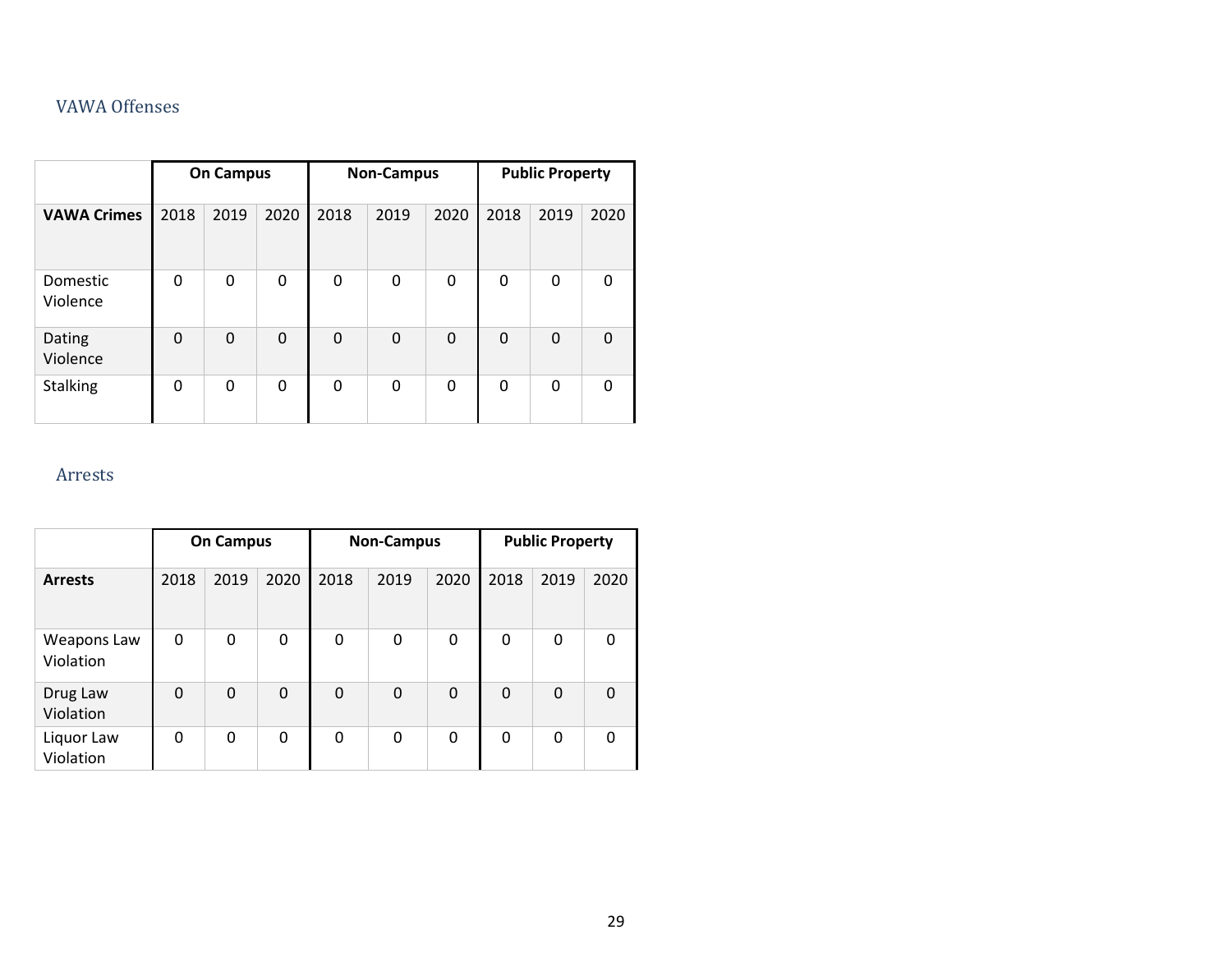### Disciplinary Actions - On Campus

|                                                              | <b>On Campus</b> |              |      | <b>Non-Campus</b> |              |      | <b>Public Property</b> |             |          |
|--------------------------------------------------------------|------------------|--------------|------|-------------------|--------------|------|------------------------|-------------|----------|
| <b>Referrals for</b><br><b>Disciplinary</b><br><b>Action</b> | 2018             | 2019         | 2020 | 2018              | 2019         | 2020 | 2018                   | 2019        | 2020     |
| Weapons Law<br>Violation                                     | 0                | 0            | 0    | 0                 | $\mathbf{1}$ | 0    | 0                      | $\mathbf 0$ | $\Omega$ |
| Drug Law<br>Violation                                        | 0                | $\mathbf{1}$ | 0    | $\mathbf 0$       | $\Omega$     | 0    | 0                      | 0           | $\Omega$ |
| Liquor Law<br>Violation                                      | 0                | 0            | 0    | 0                 | 0            | 0    | 0                      | 0           | $\Omega$ |

### <span id="page-30-0"></span>Unfounded Crimes

There were no unfounded crimes reported for the years 2018, 2019, and 2020.

### Hate Crimes

<span id="page-30-2"></span><span id="page-30-1"></span>There were no reported hate crimes for the years 2018, 2019, and 2020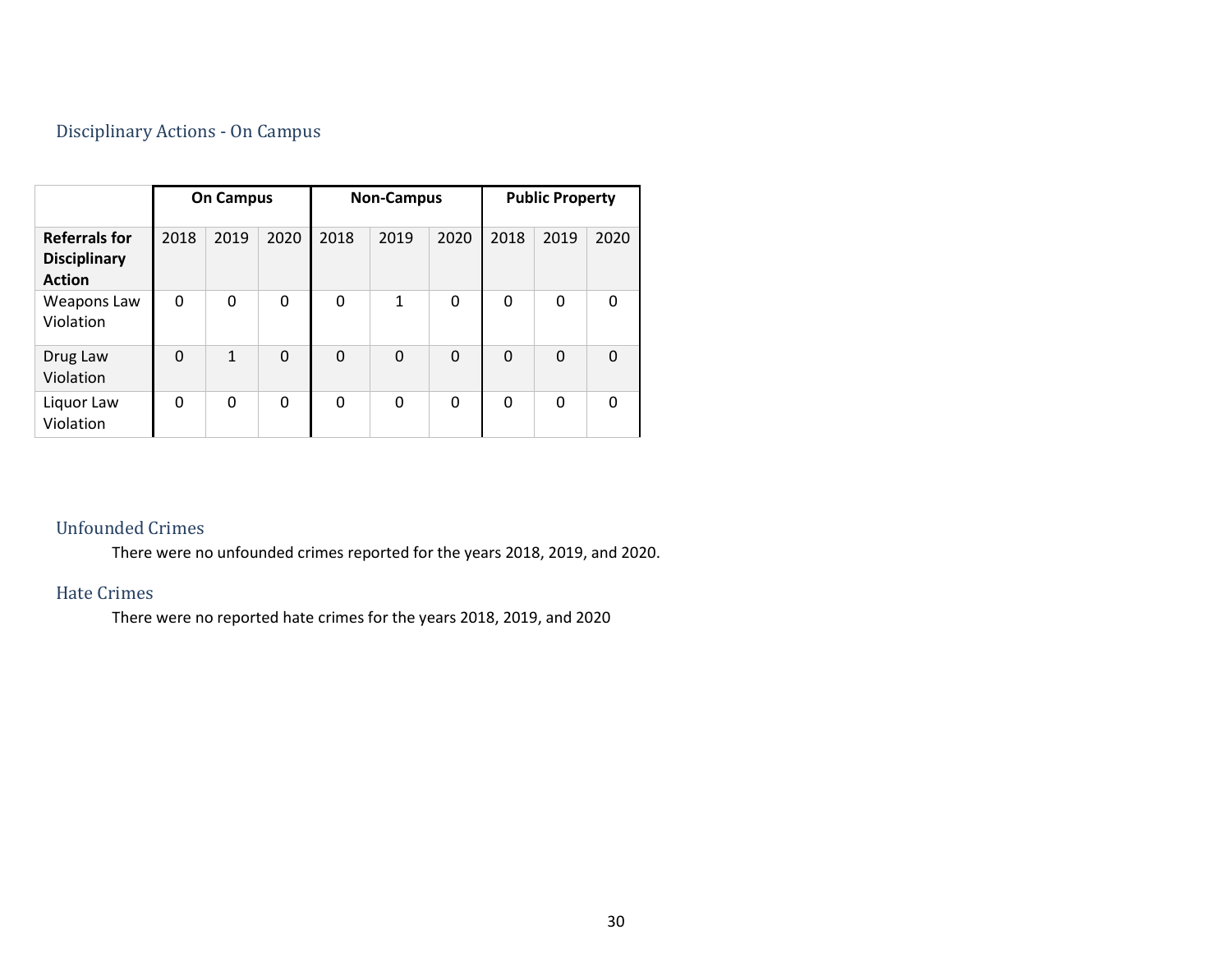## Bay College Fire Safety Annual Compliance Report for 2020

#### <span id="page-31-1"></span><span id="page-31-0"></span>**Overview**

The Higher Education Opportunity Act (Public Law 110-315) became law in August, 2008, requiring all United States academic institutions to produce an annual fire safety report outlining fire safety practices, standards, and all fire-related on-campus statisticsrelated to student housing. The following public disclosure report details all information required by this law as it relates to Bay College as outlined in the initial regulation; subsequent yearly reports will comply with the Act as amended and published October 29, 2009.

### <span id="page-31-2"></span>Bay College Escanaba Campus Housing Fire Safety Equipment

Bay College's main campus has 21 four-person apartments and 8 two-person apartmentsthat can contain 100 students. One fire extinguisher and 4 smoke detectors are placed in each student apartment halls. The apartments are also monitored by Residence Assistants (RA).

### <span id="page-31-3"></span>Fire Safety Education, Training, and Fire Drills

All residents of the apartments receive the student housing handbook, which contain the following rules and regulations regarding fire safety:

<span id="page-31-4"></span>Evacuation – As these are individual student apartments and not dormitories included in the student handbook are instructions for student to evacuate the apartment.

<span id="page-31-5"></span>Combustibles --Halogen lamps, lava lamps, propane, air gas cylinders, candles, oil lamps, burning incense, or any other open flame device or combustible material are not allowed in the apartment. Paper materials must be kept to a minimum. Real Christmastrees are not allowed. The use of possession of fireworks, other explosives and potentially harmful chemicalsis also prohibited in the student apartment and in its immediate vicinity.

<span id="page-31-6"></span>Firearms, Explosives and Weapons – Firearms, paintball/air-soft guns, bow and arrows, ammunition,fireworks, gasoline and other combustible or explosive items are not permitted in violations.

<span id="page-31-7"></span>Smoking – Bay College became a smoke-free campusin January 2010. Student Housing became a smoke free environment as of as of August 1, 2010. Students and guests are prohibited from smoking within the Student Housing community. Residentsfound in violation of the smoking policy may face disciplinary action including the possible cancellation of their housing assignment and removal from Student Housing.

### <span id="page-31-8"></span>Specific Fire Prevention Related Policies and Programs

#### <span id="page-31-9"></span>Policy 1025 Tobacco Free Environment

It shall be the policy of the Bay de Noc Community College Board of Trustees to provide a healthy, comfortable, and productive environment for students, faculty, and staff, in compliance with Act. No. 198 of the Public Acts of 1986. Bay de Noc Community College shall be free of the use of all forms of tobacco products, including cigarettes, electronic cigarettes, cigars and cigarillos, hookah-smoked products, pipes, oral tobacco and nasal tobacco, as well as any product intended to mimic tobacco products, contain tobacco flavoring, or deliver nicotine other than for the purpose of cessation.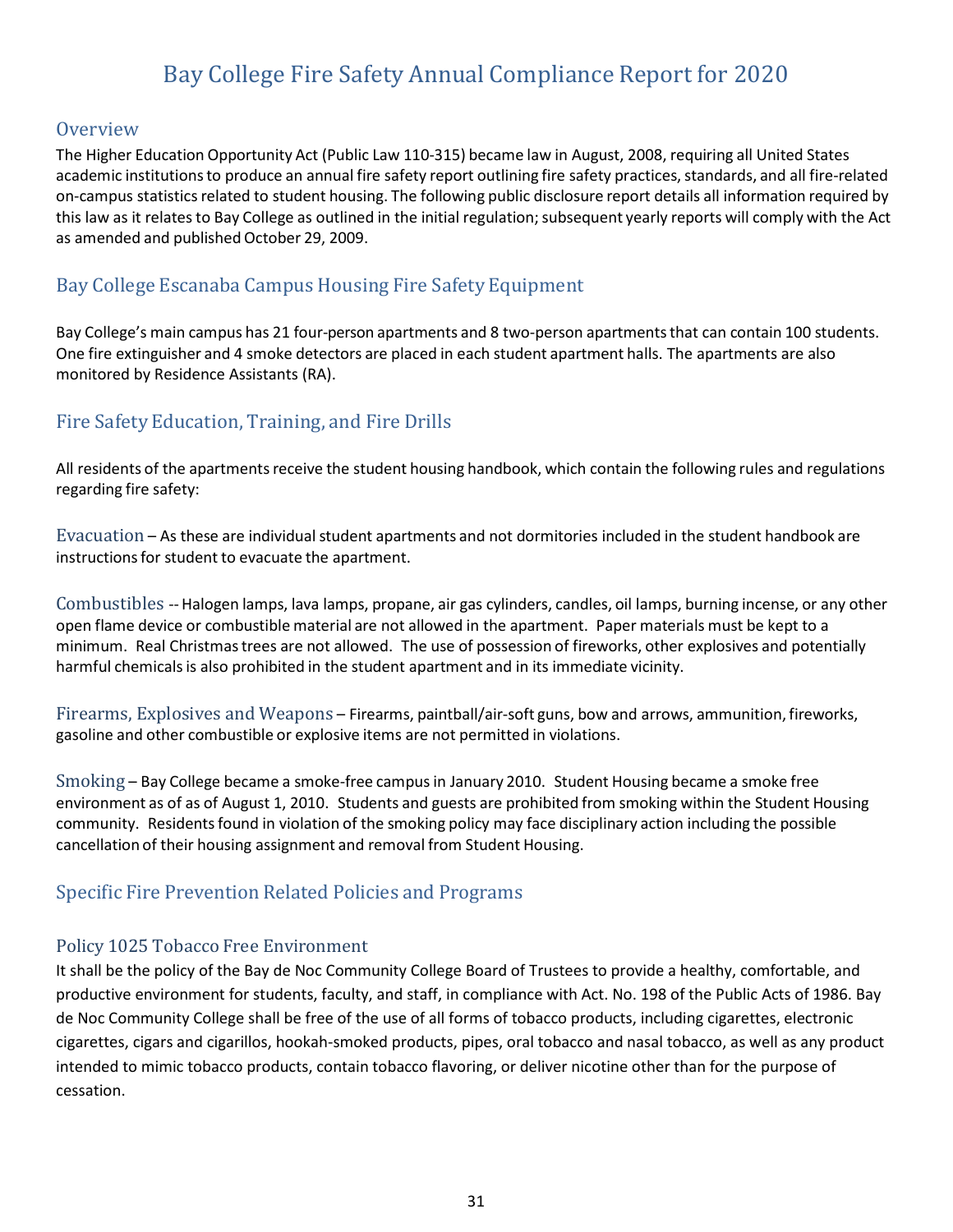### <span id="page-32-0"></span>Policy 1040.1 Weapons Policy

Except as allowed by Federal and State law, students, employees and guests are prohibited from possessing, using, discharging and/or carrying weapons in any setting that is under the control or supervision of the College, including, but not limited to, property leased, owned, or contracted for by the College, a College sponsored event, or a College owned vehicle. This prohibition does not apply to officers duly sworn to and in good standing with public law enforcement agencies. Any student or employee in violation of this policy will be subject to discipline, up to, and including expulsion and/or termination as may be applicable depending on the circumstances. Any guest in violation of this policy shall be subject to ejection as a trespasser. Weapons: are defined as any instruments or implements which are capable of inflicting bodily injury, and shall include but not be limited to the following:

- Any gun, rifle, firearm, BB gun, pellet gun, or other device (including starter gun) which is designed to or may readily be converted to expel a projectile by any means.
- Any bomb, grenade, rocket or other destructive device which includes explosives, incendiaries or poison gas.
- Any knife with a blade longer than three inches, razor, or other cutting instrument.
- **■** Any striking instrument, to include clubs, iron bar, brass knuckles, blackjack or bludgeon (excluding Athletic Department equipment—i.e., baseball bats).
- Any Martial Arts weapons, to include nunchakus, tonfas, staffs, and throwing stars.
- Any bow and arrow combination.
- Fireworks
- Any portable device or weapon from which an electrical current, impulse, wave, or beam may be directed, which current, impulse, wave, or beam is designed to incapacitate temporarily, injure, or kill.

Firearm: means a weapon from which a dangerous projectile may be propelled by an explosive, or by gas or air. Firearm does not include a smooth bore rifle or handgun designed and manufactured exclusively for propelling by a spring, or by gas or air, BBs not exceeding .177 caliber.

Minor: means any individual of less than 18 years of age.

Pistol: means a firearm, loaded or unloaded, 26 inches or less in length, or any firearm, loaded or unloaded, that by its construction and appearance conceals it as a firearm.

A self-defense spray or foam device are not considered weapons subject to this procedure. Self-defense spray or foam device: means a device to which all of the following apply: (a) The device is capable of carrying, and ejects, releases, or emits 1 of the following: (i) Not more than 35 grams of any combination of orthochlorobenzalmalononitrile and inert ingredients; (ii) A solution containing not more than 10% oleoresin capsicum; (b) The device does not eject, release, or emit any gas or substance that will temporarily or permanently disable, incapacitate, injure, or harm a person with whom the gas or substance comes in contact, other than the substance described in (a).

### <span id="page-32-1"></span>Policy 1040.4 Security Training and Emergency Response

- a. The College shall have an Emergency Response Team, led by the Vice President of Operations, and shall develop and maintain the College's Emergency Response Guide.
- b. Members of the emergency response team shall receive, at minimum, annual training.
- c. The emergency response team shall periodically conduct a test of its emergency response system.
- d. All employees will receive information and/or security training annually. In addition, institutional training provided to employees will be practiced by employees. Instructors will conduct a per term per class lockdown or shelter in place scenario with their students, and leaders in non-academic areas will conduct a per term lockdown or shelter in place scenario with their staff. These practice scenarios will be scheduled by the instructors and/or department leaders at their discretion and should not require alarms or distress others.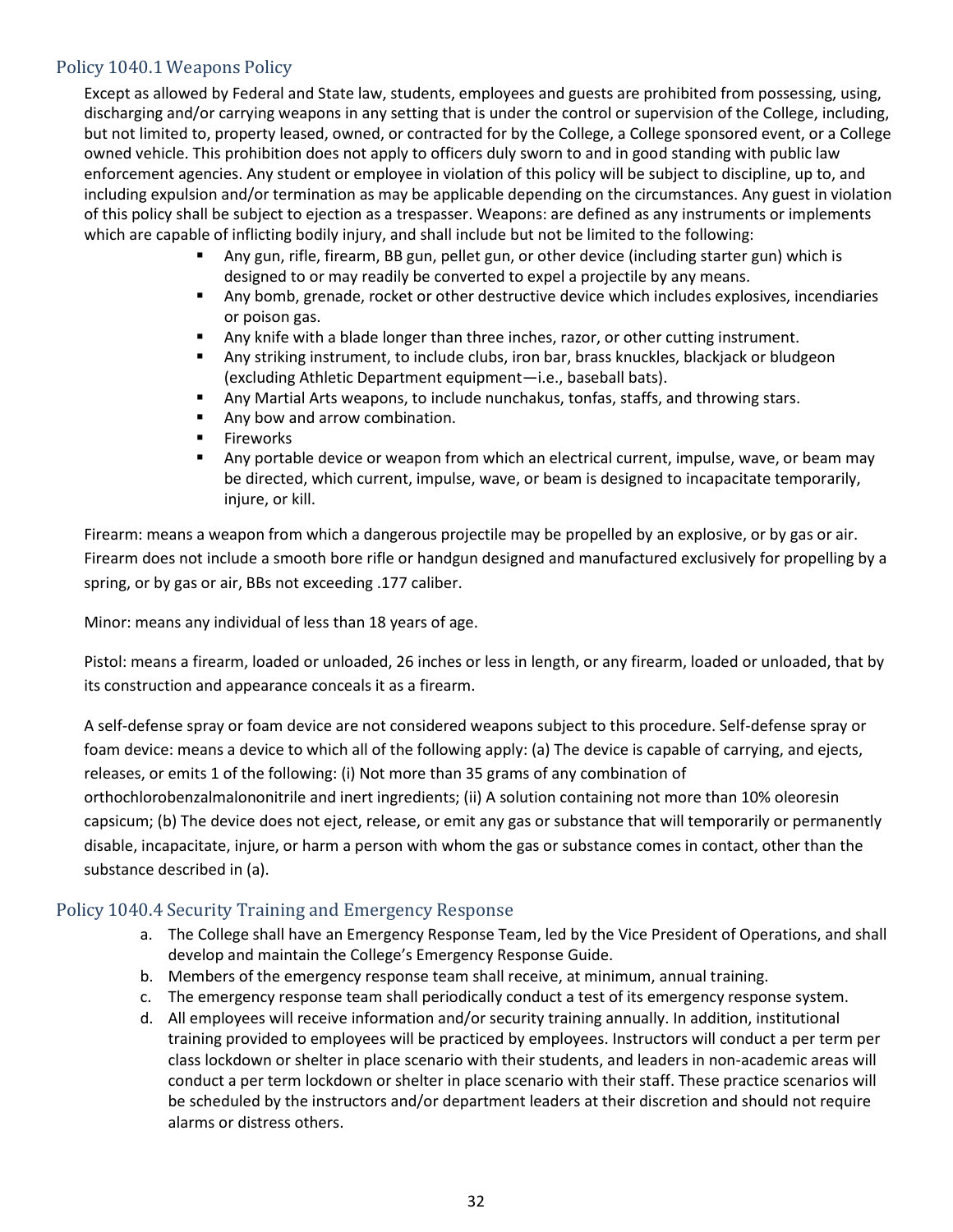### <span id="page-33-0"></span>Policy 1040.6 Safety on Campus

- a. College students, employees, and visitors will comply with all required safety procedures and training. All college employees, students, and visitors are expected to use good safety and health practices as dictated by job, location, and circumstances.
- b. College employees working in or around moving or electrically hazardous equipment should not wear loose fitting clothing, necklaces, watches, rings, bracelets, scarves, or any other type of clothing or jewelry that could become entangled in or catch on such equipment or cause electrical shock.
- c. College students, employees, and visitors will comply with the use of safety equipment, including personal protective equipment (PPE), standard operating procedures for the use of chemicals, and understanding Safety Data Sheets (SDS).
- d. All employees working with equipment will follow the procedures in policy 603 Lockout Procedures Policy.
- e. All employees are required to wear industrial safety glasses when involved in work, which could cause an eye injury. The industrial safety glasses must be worn whenever an employee is:
	- i. In the College garages.
	- ii. Welding, hammering, sawing, cutting, digging, or handling materials or chemicals.
	- iii. In close proximity to the above listed activities.
	- iv. Whenever the job duties involve a danger of eye injury.
	- v. Instructors shall wear safety glasses and are responsible for making sure students and visitors wear safety glasses when eye hazard exists in shops and labs. The College will provide safety glasses for all employees and visitors. In the event a full-time employee needs prescription safety glasses, the College will provide \$300 toward the purchase of same. This \$300 payment will not be paid more than once every four years.
- f. The Operations department shall conduct periodic surveys of the campus facilities and grounds to identify security issues such as landscaping, locks, alarms, lighting, and communications.
- g. Nothing can block hallways, walkways, or exits. Three (3) feet of clear access must be maintained by fire exits and electrical panels.
- h. Assistance should be elicited when lifting or lowering items that are heavy or on high shelves.
- i. No more than one filing drawer at a time can be open. Page 7
- j. Equipment that could become hazardous if accidentally turned on should be unplugged when not in use.
- k. Combustible items are prohibited in offices, apartments, classrooms, and common areas with the exception of academic areas for which combustibles are an integral part of the program or appropriate chemical storage facilities. Combustibles can include burning candles, oil lamps, incense, live Christmas trees, fireworks, gasoline, or any other flammable or harmful chemicals.
- l. Tampering with fire safety equipment, including smoke detectors, is prohibited.

### <span id="page-33-1"></span>Contacts for Fire

Residents should immediately contact 911 in the event of a fire and the campus security authorities (CSA) previously listed in the event of a fire.

### <span id="page-33-2"></span>Fire Safety Report Statistics for on campus apartments

| <b>REPORTS:</b>                    |   | 2018 2019 2020 |   |
|------------------------------------|---|----------------|---|
| Number of fires- Unintentional     |   |                |   |
| Number of fires-Intentional        | O | 0              | 0 |
| Number of fires- Undetermined fire |   |                | O |
| Number of deaths caused by fire    |   | 0              | O |
| Number of injuries caused by fire  |   |                |   |